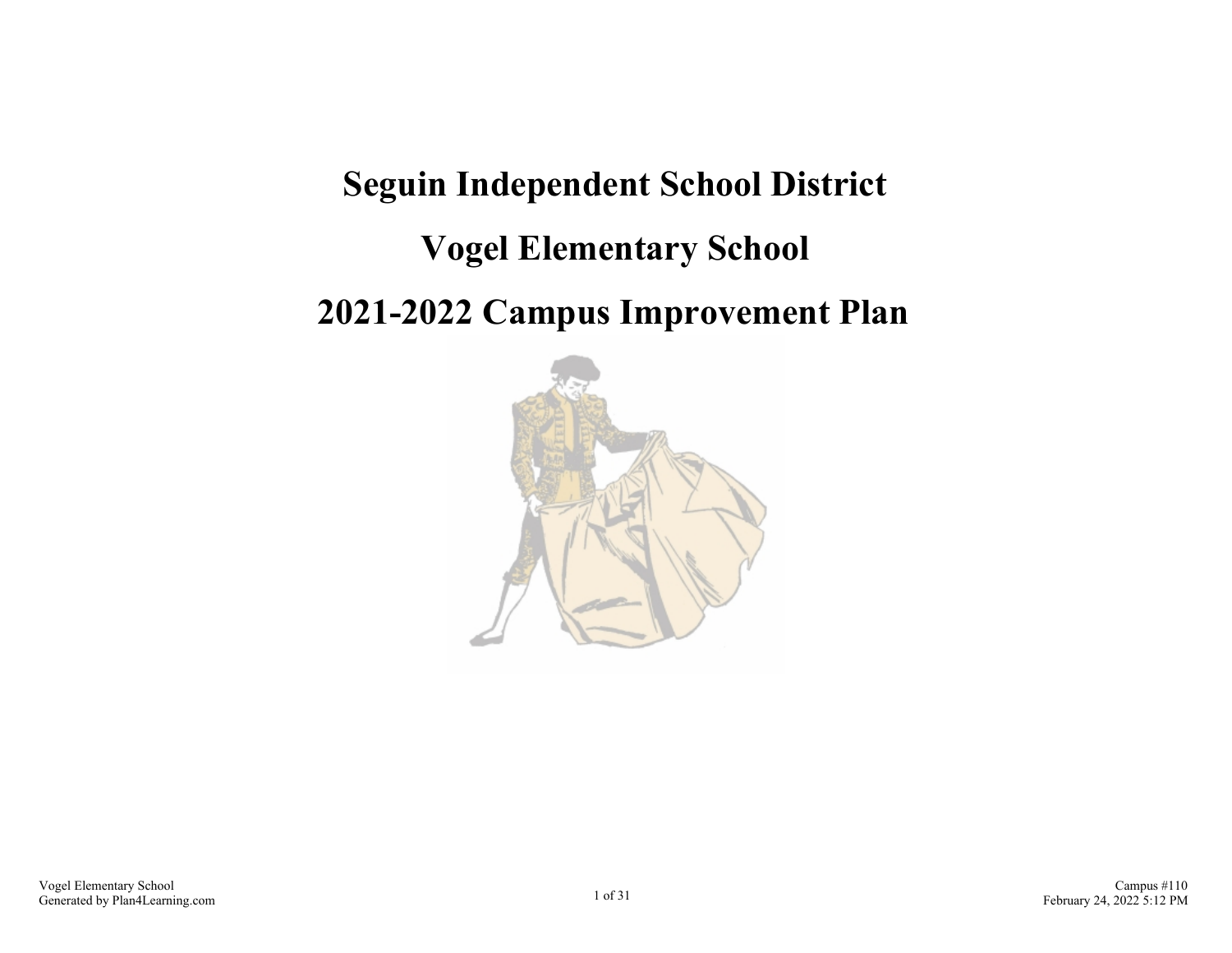## **Mission Statement**

*Empower Students' social and academic growth through engagement and compassion.*

## **Vision**

Inspiring life-long learners

## **Value Statement**

## **Core Beliefs**

Students grow academically, emotionally and socially when creative and imaginative educators ignite their passions.

The learning experience should be engaging, relevant and collaborative to meet the needs of all.

Parent, community and industry partners are essential for student success.

Teachers foster student curiosity and initiative through meaningful and relevant learning experiences.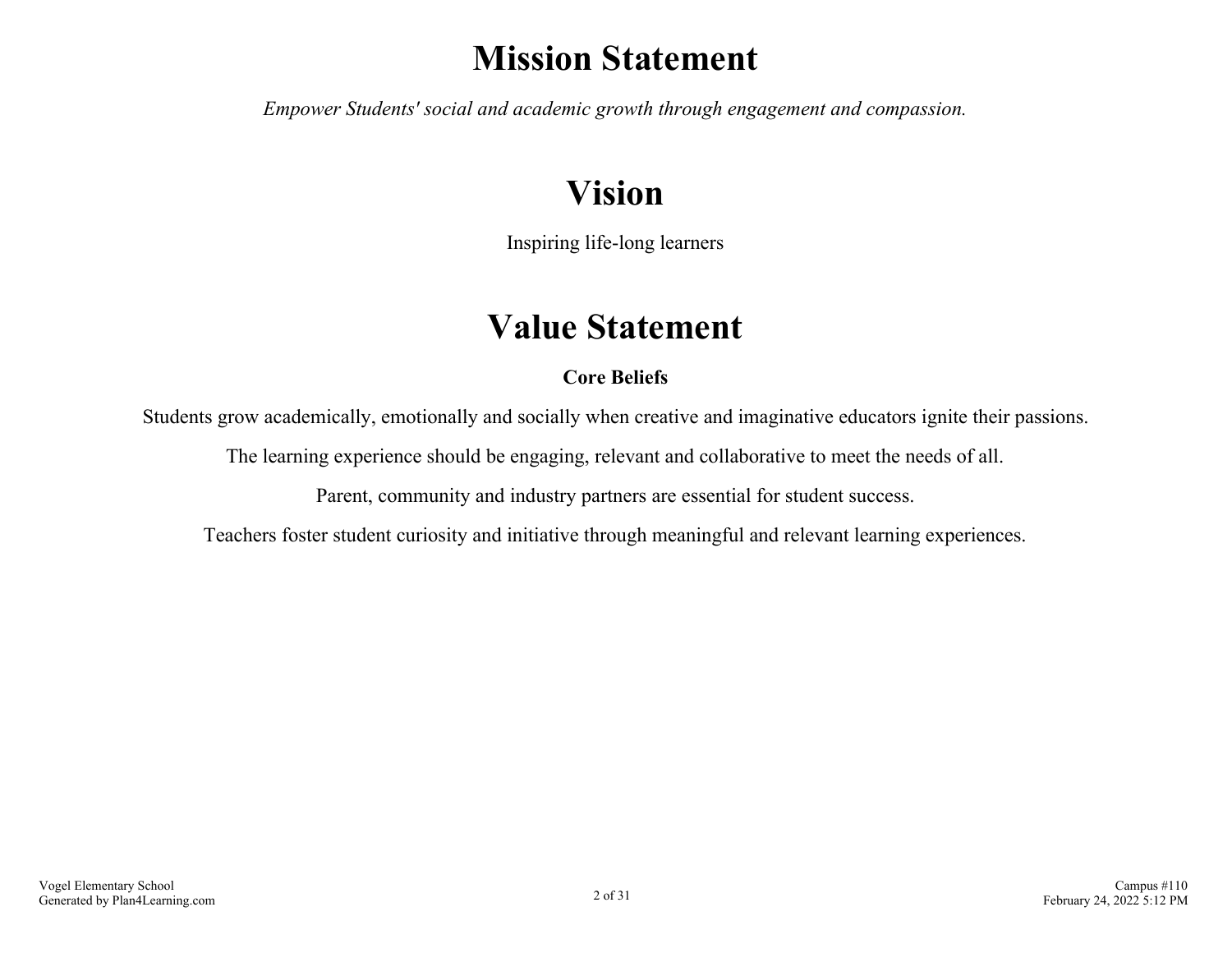## **Table of Contents**

| Comprehensive Needs Assessment                                                                                                                                           | 4  |
|--------------------------------------------------------------------------------------------------------------------------------------------------------------------------|----|
| Demographics                                                                                                                                                             |    |
| <b>Student Learning</b>                                                                                                                                                  | 6  |
| School Processes & Programs                                                                                                                                              |    |
| Perceptions                                                                                                                                                              | 11 |
| <b>Priority Problem Statements</b>                                                                                                                                       | 13 |
| Comprehensive Needs Assessment Data Documentation                                                                                                                        | 14 |
| Goals                                                                                                                                                                    | 16 |
| Goal 1: Improve student learning through improved instructional practice (Strategic Priority 1).                                                                         | 17 |
| Goal 2: Engage parents, industry, and community partners to enrich the experience of students and staff and to establish Seguin ISD as an integral part of the community |    |
| (Strategic Priority 2).                                                                                                                                                  | 24 |
| Goal 3: Create the conditions in Seguin ISD to recruit, retain and engage employees (Strategic Priority 3).                                                              | 28 |
| Title I Personnel                                                                                                                                                        | 30 |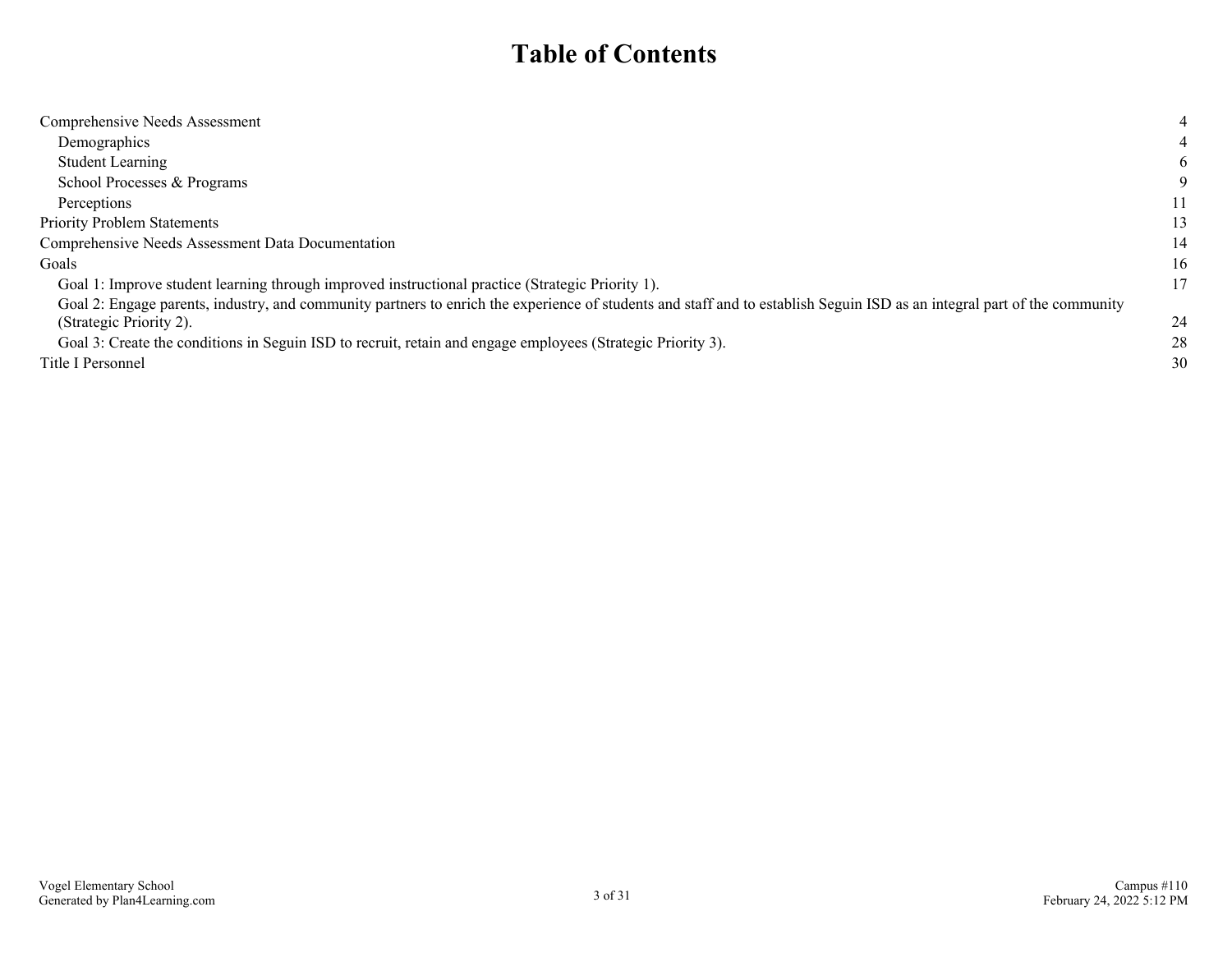## **Comprehensive Needs Assessment**

## <span id="page-3-0"></span>**Demographics**

### **Demographics Summary**

During the 2020-2021 school year Vogel served 275 student. With rezoning we now have 366 students for the 2021-2022 school year. Vogel has a full time principal, assistant principal, counselor, academic dean, librarian, reading/math interventionist, two reading/math intervetion aides and GT teacher that we share with another campus. Vogel has one new classroom teacher this year and 5 new to Vogel teachers because of growth and rezoning. We have a technologist, a music teacher, PE teacher and PE aide. At Vogel 34% of our staff is working towards or holding a master's degree, 67% GT certified, 67% ESL and 13% Sped certified.

Vogel is a LIINK campus that supports Positive Action and SEL. Our school uses AVID as a college readiness system designed to increase the number of students that enroll in four-year colleges and universities.

RTI is conducted monthly and teachers analyze data in weekly PLC's on campus. Faculty meetings are every other week or as needed. The master schedule was created to maximize instructional time for all grade levels. The master schedule includes a built in intervention to support students academic needs. Every teachers serves on at least one committee: Guiding Coalition/SBDM, Avid site-team, SBDM, PBIS/SEL,Cheer, Student Council, Crisis Response or Restorative Practices.

Students use ISTATION daily and are aware of their performance. Growth mindset is a campus focus. Data is analyzed and and discussed in weekly PLC time. All teachers have been to the PLC Institute and are able to engage in a true PLC. Our goal for this year is for teacher leads to run the PLC meetings and for the Principal, AP and AD to be there for support and guidance only.

The community around Vogel is growing. Across the street from Vogel on FM725 is a new subdivision called Arroyo Ranch consisting of 1,100 potential homes. Pricing starts in the 190s. Several of the top employers in Seguin are Caterpillar, CMC Steel, Tyson Foods, Guadalupe Regional Medical Center, Niagra and Texas Lutheran University.

## **Ethnic Distribution 21-22 of students**

| African<br>American  | 5        | 1.37%   |
|----------------------|----------|---------|
| Hispanic             | 177      | 48.36%  |
| White                | 177      | 48.36%  |
| American Indian      | 0        | $0.0\%$ |
| Asian                | 0        | $0.0\%$ |
| Pacific Islander     | $\Omega$ | $0.0\%$ |
| Two or More<br>Races |          | 1.91%   |

Males - 51% Female - 49%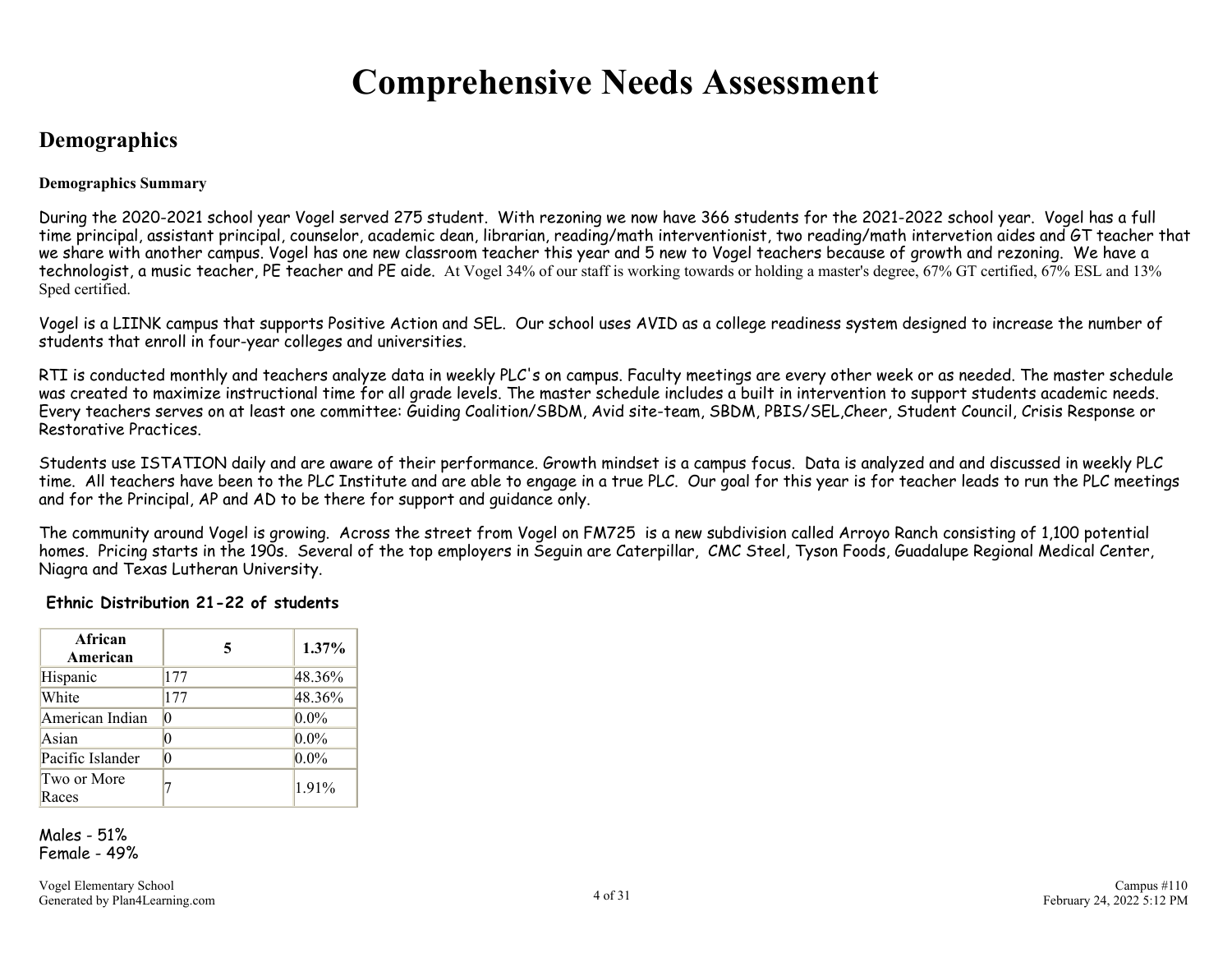## **Teachers by Ethnicity and Sex**

| <b>African American</b> | 0.0 | $0.0\%$ |
|-------------------------|-----|---------|
| Hispanic                | 5   | 18%     |
| White                   | 22  | 81%     |
| American Indian         | 0.0 | $0.0\%$ |
| Asian                   | 0.0 | $0.0\%$ |
| Pacific Islander        | 0.0 | $0.0\%$ |
| Two or More Races       |     | $.03\%$ |
| Males                   | 0   | $0.0\%$ |
| Females                 | 28  | 100%    |

## Students by Grade 21-22

| Kindergarten | 54 | $12.4\%$ |
|--------------|----|----------|
| Grade 1      | 57 | $15.5\%$ |
| Grade 2      | 60 | 16.3%    |
| Grade 3      | 57 | 15.5%    |
| Grade 4      | 70 | 19%      |
| Grade 5      | 68 | 18.5%    |

## Student Groups

| Eco Dis  | 161 | 53.5% |
|----------|-----|-------|
| At Risk  |     |       |
| Sped     | 26  | 10%   |
| 6T       | 24  | 7%    |
|          |     |       |
| Homeless | 2   | .005% |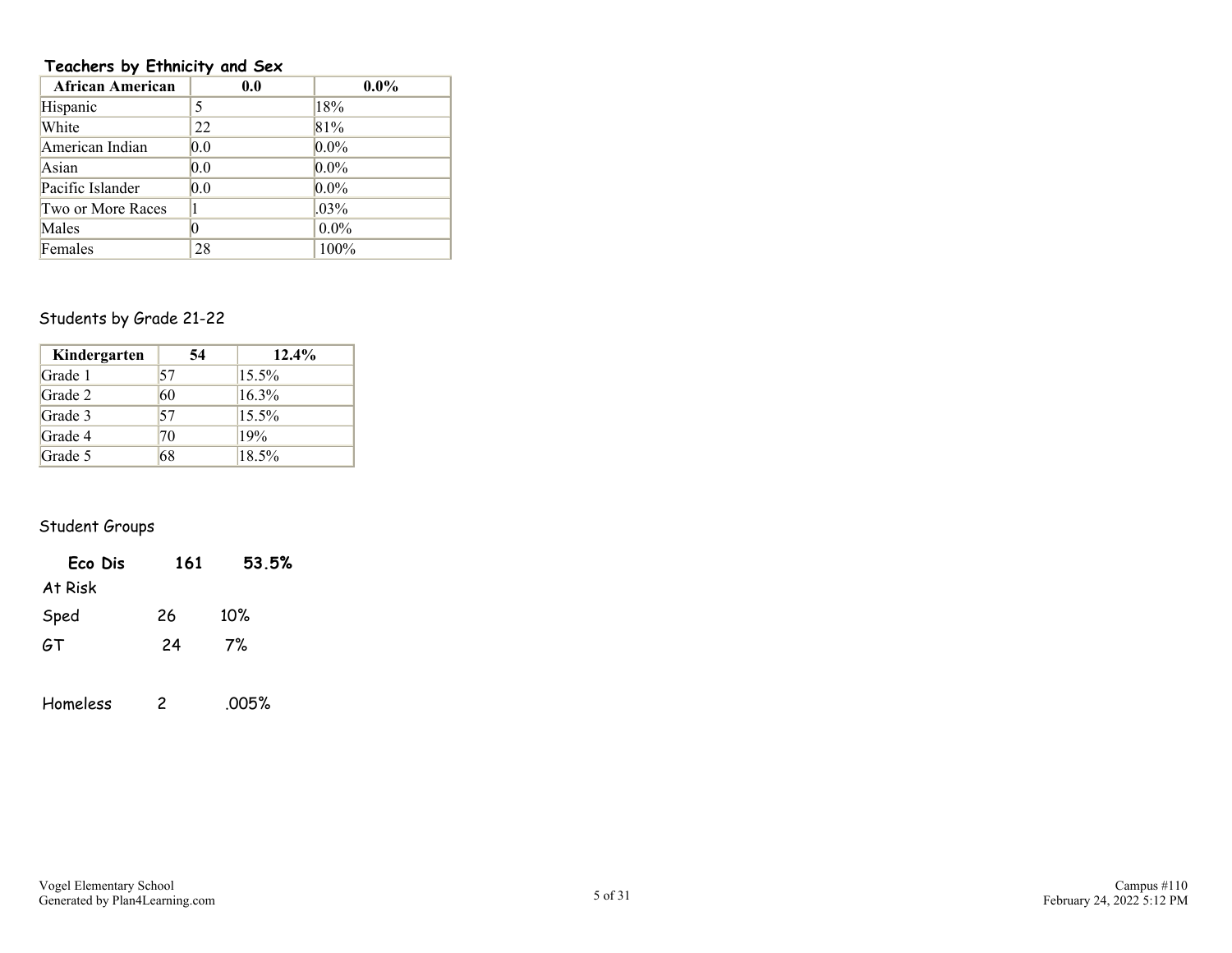## **Demographics Strengths**

We have teachers that are from middle school, Prek and various backgrounds bringing content knowledge to our campus. This allows us to build capacity in others as they share their knowledge and expertise with their students and teams. They will add value to each grade level as we vertically plan across the campus. All of our teachers are highly qualified. Thirteen percent of our teachers are sped certified, 67% of our teachers are ESL certified and 34% percent of our teachers are working on their masters or currently have their masters degree.

The campus offers GT from an experienced teacher for students who are identified. 67% percent of our teachers are GT certified.

Arroyo Ranch and Sky Valley will increase the student population of the campus. Rezoning and these new subdivision will add an influx of students from diverse backgrounds to our campus.

The ACE site coordinatior, William Loeffler is on campus from 10:30-6:30 mentoring students through out the day and after school. ACE will offer after school opportunities for students to participate in clubs, enrichment, tutorials and social emotional learning.

### **Problem Statements Identifying Demographics Needs**

**Problem Statement 1:** Staff ethnicity is not reflective of the school student ethnicity breakdown. Teacher ethnicity breakdown is 81% white and 18% Hispanic and 4.1% two or more races whereas student ethnicity breakdown is 48% Hispanic and 48% White and 2.4% Two or More Races. **Root Cause:** Increase in underrepresented student population.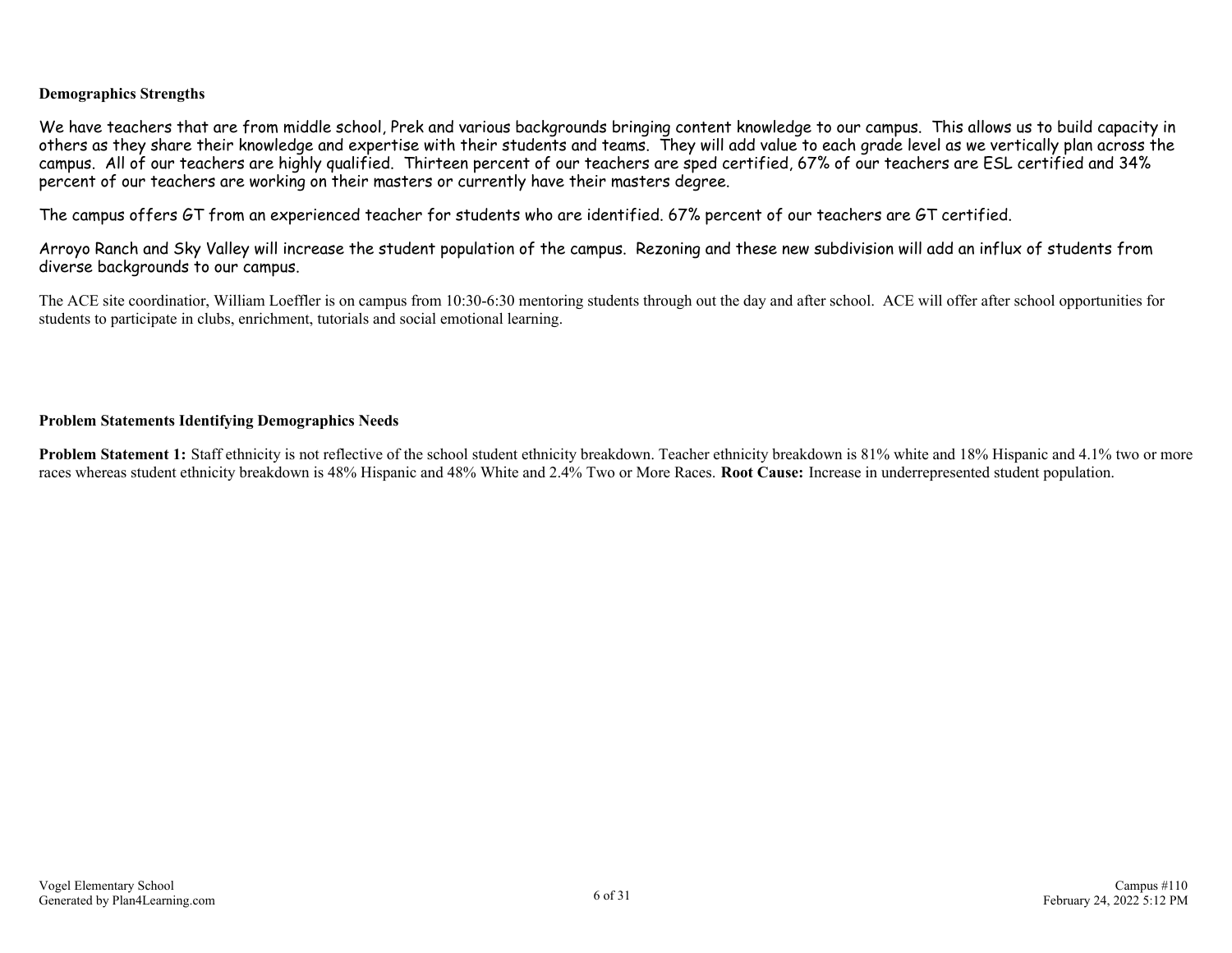## <span id="page-6-0"></span>**Student Learning**

## **Student Learning Summary**

Data is evaluated regularly and is used to drive instructional practices. Teachers meet with the Administrative team and AD in PLCs to disaggregate personal and grade level data. Intervention is built into the master schedule for 45 minutes and will focus on reteaching essential standards. Teachers will engage in effective Tier 1 instruction monitored by the principal, assistant principal and the AD.

| Third grade - STAAR - 2020-2021 | Approaches Meets Masters |           |
|---------------------------------|--------------------------|-----------|
| Reading                         | 69% 29% 16%              |           |
| Math                            | 67%                      | $16\%$ 8% |

Sped - Approaches/Meets/Masters

Reading - 40/0/0

Math - 20/0/0

| Fourth grade - STAAR - 2020-2021 | Approaches Meets Masters |     |        |
|----------------------------------|--------------------------|-----|--------|
| Reading                          | 60%                      | 38% | $10\%$ |
| Math                             | 63%                      | 27% | $13\%$ |
| Writing                          | 38%                      | 14% | 4%     |

Sped - Approaches/Meets/Masters

Reading - 33/33/0

Math - 33/33/0

Writing - 33/0/0

| Fifth grade - $STAAR - 2020-2021$ | Approaches | Meets  | <b>Masters</b> |
|-----------------------------------|------------|--------|----------------|
| Reading                           | 67%        | $41\%$ | 22%            |
| Math                              | 74%        | 50%    | 24%            |
| Science                           | 54%        | 24%    | 13%            |

Sped - Approaches/Meets/Masters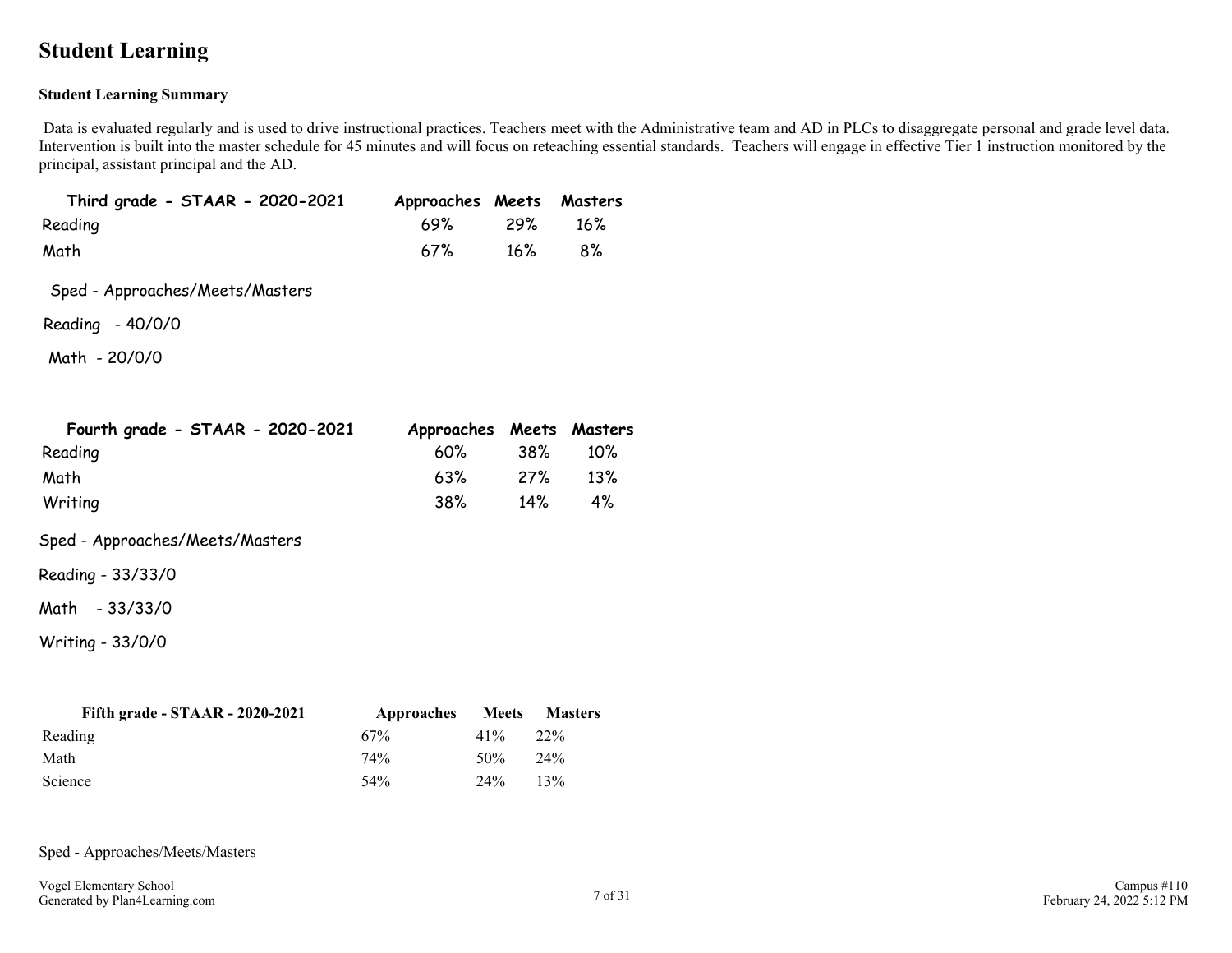Reading - 33/0/0

Math - 33/17/17

Science - 40/0/0

Third grade STAAR data for 2018-2019 school year - Current 2020-2021 Fifth graders

Reading: Approaches- 2018 63% to 2021 67%

Meets: 2018 25% to 2021 41%

Masters- 2018 17% to 2021 22%

SPED: 2018 20% to 2021 33%

Math: Approaches- 2018 59% to 2021 74%

Meets: 2018 30% to 2021 50%

Masters: 2018 11% to 2021 24%

SPED: 2018 20% to 2021 33%

| <b>Istation Data BOY 21-22 Does not meet Approaches Meets Masters</b> |     |     |        |        |
|-----------------------------------------------------------------------|-----|-----|--------|--------|
| $k - 57$                                                              | 58% | 23% | $12\%$ | $7\%$  |
| $1st - 57$                                                            | 53% | 21% | 16%    | $11\%$ |
| $2nd - 60$                                                            | 52% | 22% | 15%    | 12%    |
| $3rd - 58$                                                            | 54% | 14% | 21%    | $11\%$ |
| 4th - 71                                                              | 48% | 26% | 10%    | 13%    |
| $5th - 68$                                                            | 41% | 25% | 26%    | $7\%$  |

#### **Student Learning Strengths**

Students monitor their own academic progress in Istation using their data folder. Teachers use data squares to monitor student progress on Istation, CBAs, benchmarks, and Common Formative Assessments. In addition, teachers use data to form Guided Reading/Guided Math and intervention groups.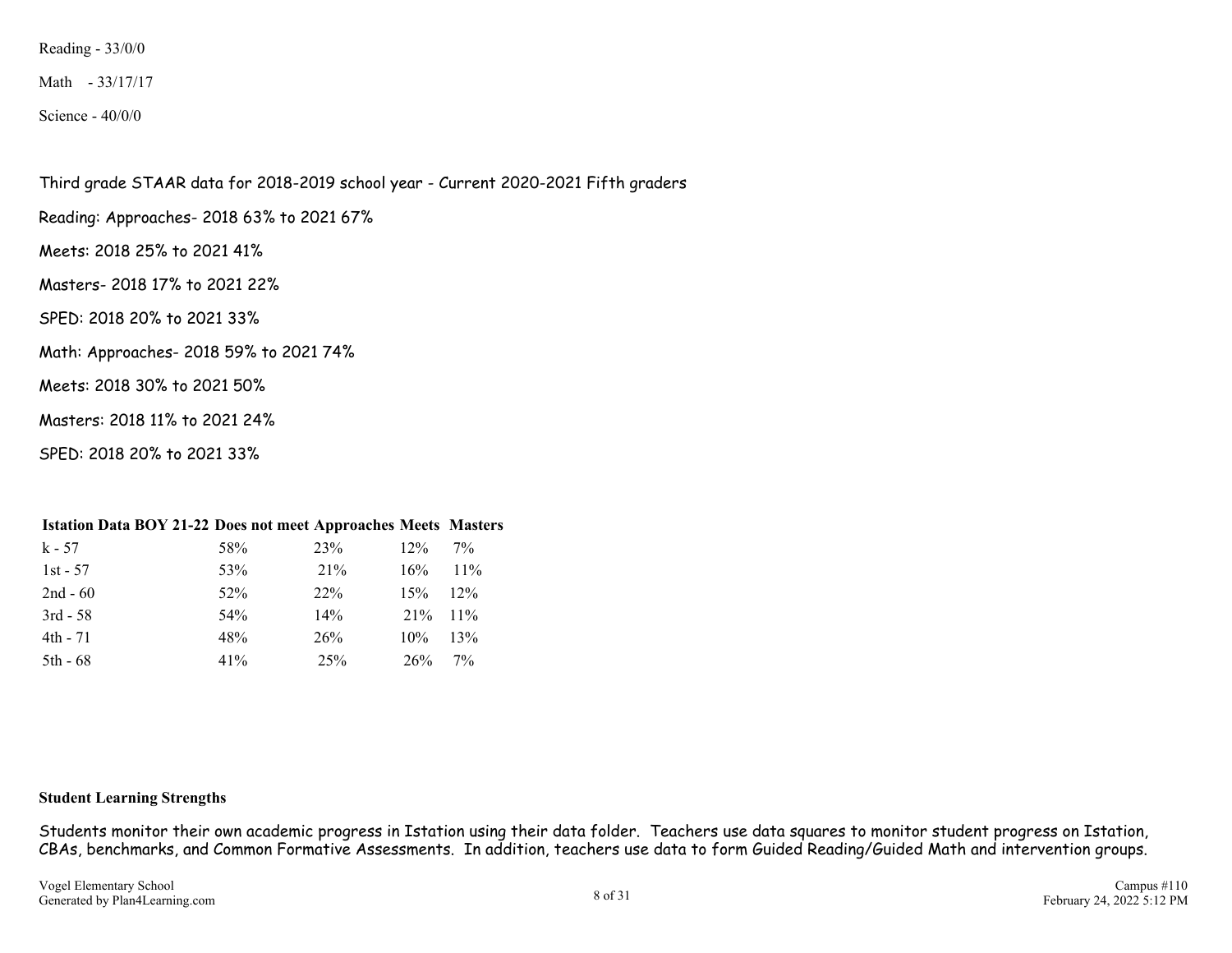PLCs are weekly to collaborate and discuss the various learning needs of all students through the 4 PLC questions. Teachers focus on the essential TEKS while planning daily intervention lessons. Teachers will work interdependently to support and model for team members high quality instructional methods. Grade levels meet one day per week outside of their PLC day to plan as a team. Vogel uses Playlist strategies, ICLE and Avid strategies to support learning at high levels.

Fifth grade students showed growth in all content areas of STAAR from 2019-2021.

Reading: Approaches- 2018 63% to 2021 67%

Meets: 2018 25% to 2021 41%

Masters- 2018 17% to 2021 22%

SPED: 2018 20% to 2021 33%

Math: Approaches- 2018 59% to 2021 74%

Meets: 2018 30% to 2021 50%

Masters: 2018 11% to 2021 24%

SPED: 2018 20% to 2021 33%

#### **Problem Statements Identifying Student Learning Needs**

Problem Statement 1 (Prioritized): Students in grades 1-3 are not meeting grade level expectations in reading. According to BOY Istation First grade at 53%, Second grade at 52% and Third grade at 59% at the does not meet levels. **Root Cause:** Instruction for Second graders missed at the foundational level because of missed educational experiences.

**Problem Statement 2 (Prioritized):** STAAR Reading Scores for our current Fourth grade Vogel Elementary students are 60/38/10 and Math scores are 63/27/13. **Root Cause:** Tier 1 instruction, lack of engagement from virtual students, enrichment, attendance and gaps in foundational skills.

**Problem Statement 3 (Prioritized):** STAAR Reading scores for our current fifth grade students are 67/41/22 and Math scores are 74/50/24. **Root Cause:** Lack of engagement from virtual students, attendance, enrichment and gaps in foundational skills.

**Problem Statement 4 (Prioritized):** Vogel sped students are under performing on state assessments at less than 50% at meets grade level. **Root Cause:** Limited grade level PLC discussions with sped teachers, staff development, gaps in foundational skills and differentiation in the classroom.

**Problem Statement 5 (Prioritized):** Campus attendance decreased from 94.68 to 94.28% before the interruption of Covid but still below district goal of 95%.. **Root Cause:** Attendance suffered because of virtual learning and covid interruption.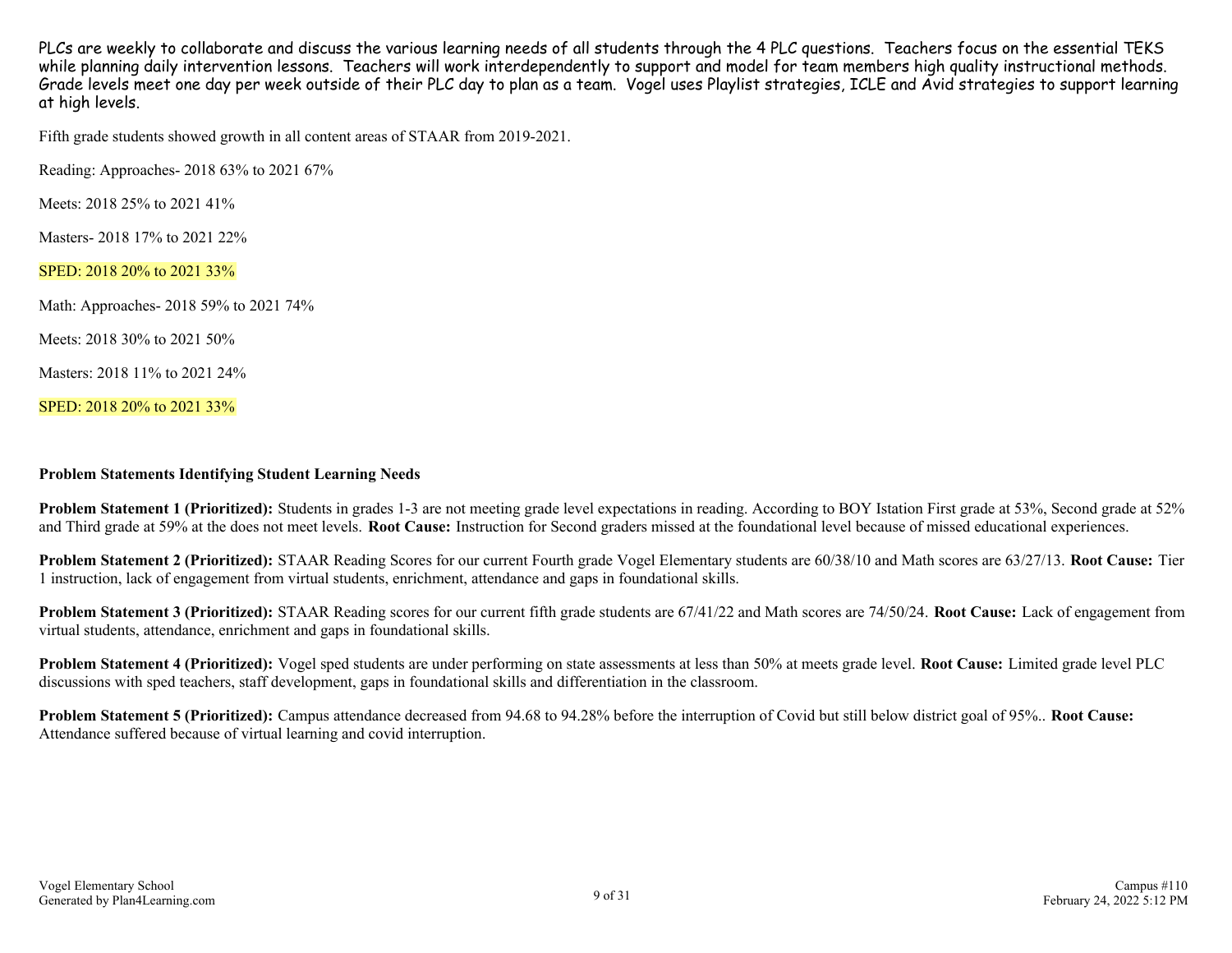## <span id="page-9-0"></span>**School Processes & Programs**

### **School Processes & Programs Summary**

The Vogel staff consists of highly qualified individuals that range from 1-25 years of experience. Our teachers participate in a mentoring program that pairs new teachers with veteran teachers. Teachers in fourth and fifth grade are placed in their subject area of greatest strengths. Teachers in k-3 build on each other strengths during PLC.

Teachers participate in monthly RTI meetings with Admin and grade level teams to discuss progress of students and interventions. Every classroom teacher has a 45 minute daily block of time for intervention.

Vogel is an Avid campus that provides organization for students as well as professional development for teachers on instructional strategies in the classroom. Avid leads meet once a month to discuss progress. New Avid strategies are modeled at all staff meetings throughout the year.

Vogel has a built in PLC block of time for a total of 110 minutes, once a week, where grade level teams meet to discuss the four PLC questions. Teacher teams will meet once a month vertially with the grade level below them to align instructional strategies across the campus. There is a strong sense of urgency and commitment to improve the academic achievement of all students. All students will have access to high levels of learning. We will focus on providing the support students need to make progress in reading. Teachers in k-3 will focus on SGRI provided by the elementary specialist targeting foundational skills .

Vogel is a LIINK campus that has a built-in 15 min block of time for Positive action everyday. We also have a PBIS/SEL committee that meets once a month as a team to review disipline data and campus wide expectations. Vogel has an afterschool ACE program that is active on our campus providing turoring, clubs, homework support and enrichment for at risk students.

Teachers will be observed through walkthroughs by the principal, assistant principal and academic dean. We will develop a plan for any teacher in need of support in the area of instruction or classroom management. All teachers will go through guiding reading training or refresher. In addition, to campus support we will hire a Reading/Math interventionist and two aides to work with groups during intervention.Teachers in need of support will be monitored through the walkthrough/feedback cycle to determine areas of professonal developement

Parental Involvement - Vogel has an active PTC with social media presence of Facebook.

Classroom Management/discipline and PBIS process - Vogel has implemented a leveled matrix of behavioral interventions for classrooms. Confidential Counseling forms are available when requested. CHAMPS is implemented in all classrooms.

#### **School Processes & Programs Strengths**

 One hundred ten minutes a week set aside for our four PLC questions. Once a month teachers participate in vertical PLC to collaborate with the grade above or below them. Vogel's special area teachers suppport the PLC block from 7;45-8:45 three days a week.

Teachers on campus have transferred from Middle school and Prek to vertically align our essential standards.

Vogel has active committees with monthly meeting to focus on RTI, Avid, PBIS/SEL, Restorative practices, Student Council, and Teacher communication. In addition, Vogel has an afterschool ACE program providing turoring, clubs, homework support and enrichment for at risk students. As an Avid campus we have weekly college days, display pennants and use binder to keep students organized.

Vogel Admin team will be involved in a deep dive training through Relay to support teachers.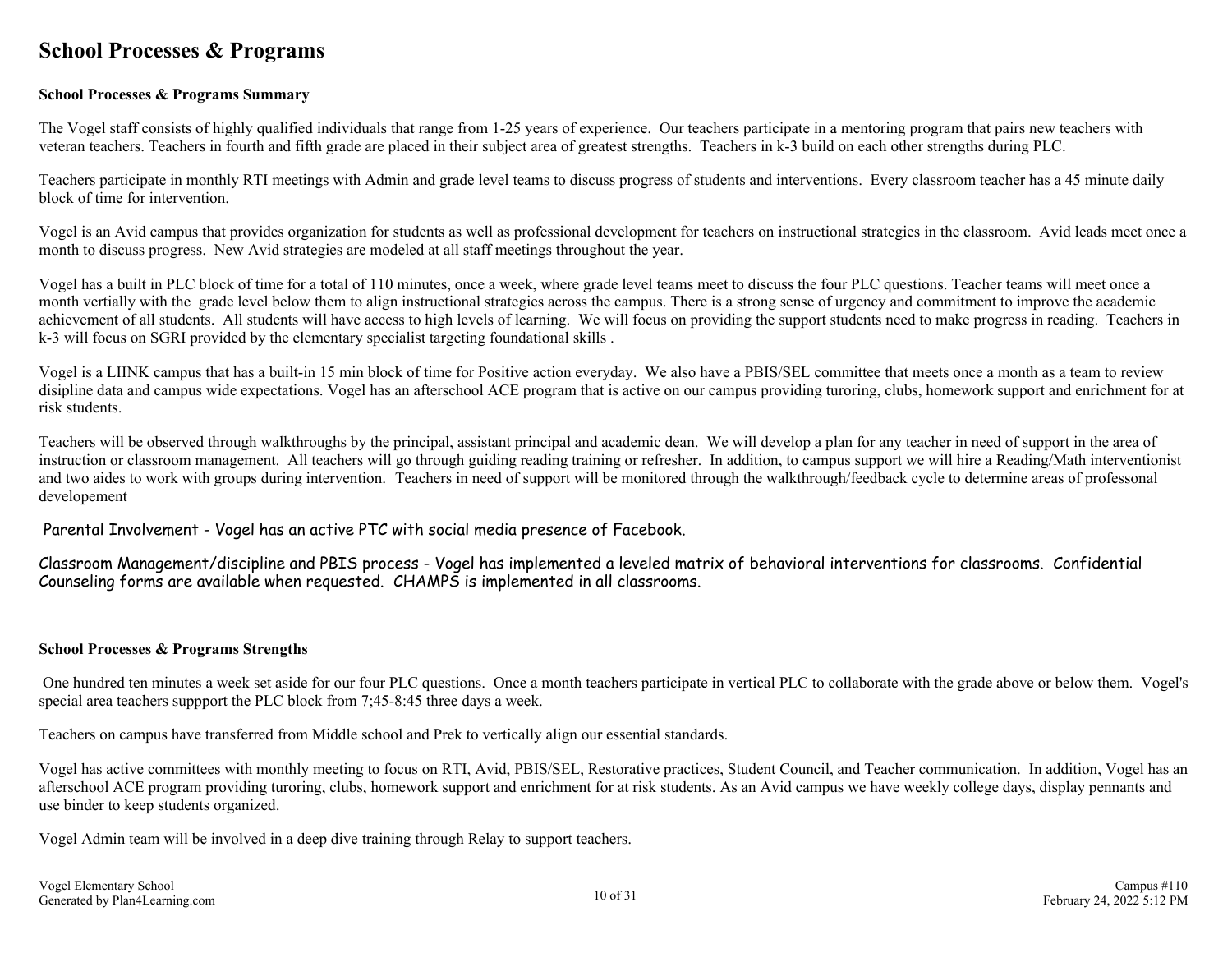Vogel uses panorama with fidelity to plan and implement student interventions and track progress.

### **Problem Statements Identifying School Processes & Programs Needs**

**Problem Statement 1:** Lack of male role models on campus. **Root Cause:** Males applying for elementary school positions are underrepresented.

**Problem Statement 2:** Parent participation was low during 2020-2021. Virtual activities were offered but under attended. **Root Cause:** Parents not allowed on campus due to Covid.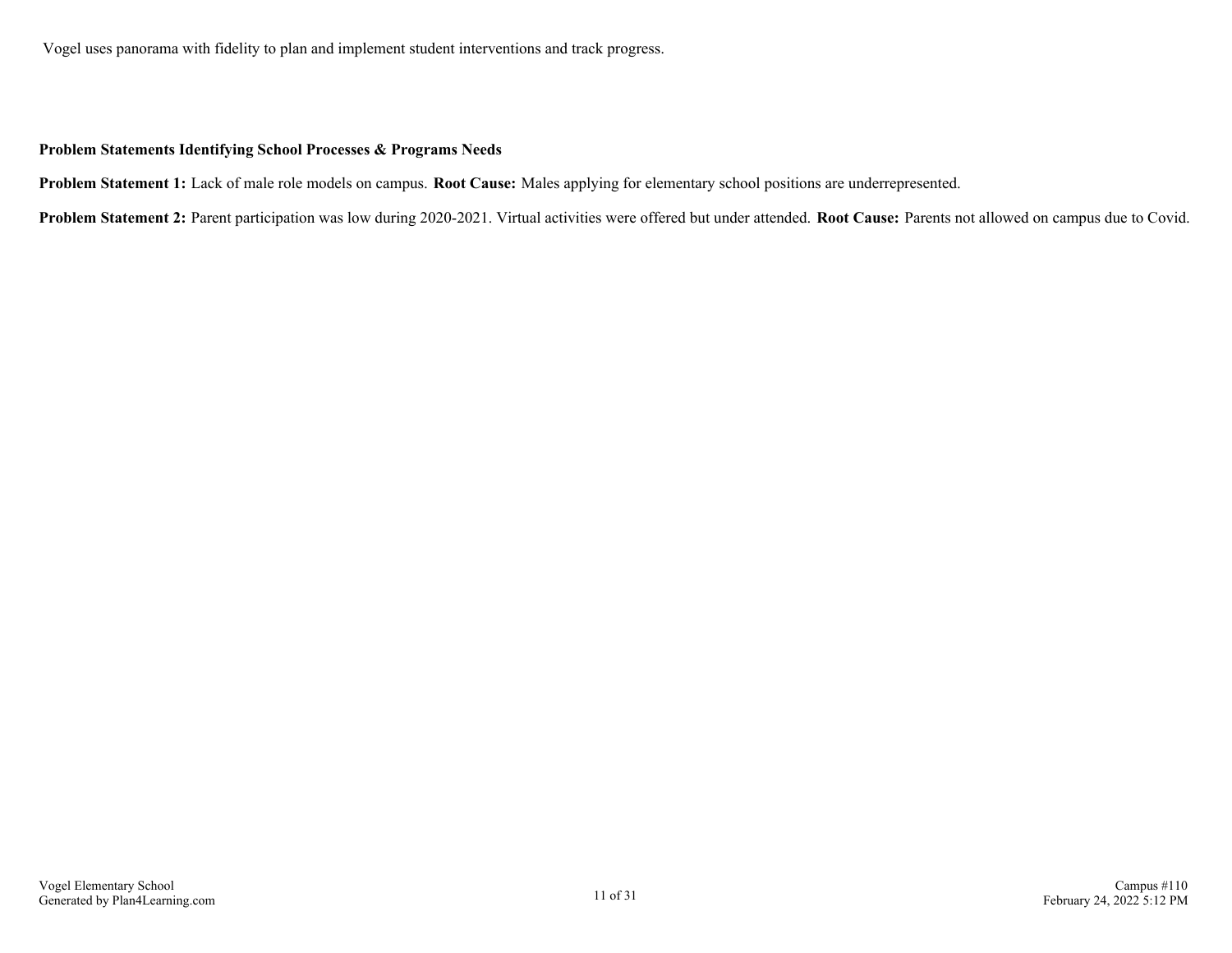## <span id="page-11-0"></span>**Perceptions**

## **Perceptions Summary**

Vogel Elementary implements CHAMPS initiatives through a comprehensive campus plan. All staff are trained and use a common language to provide consistency to all students. Daily reminders are given during morning announcements and throughout the day. Students are reminded of school expectations through different medias.

Vogel Elementary is an AVID campus. It is implemented by all grades K-5. Organization is taught to all students and is streamlined across the campus. Growth mindset is a focus and students are taught how to have a growth mindset.

The campus has a PTC and it is active. The campus hosts a carnival, math/reading nights, game night, and a food truck night. All parent notices and communication are sent out in English and Spanish. The campus uses call outs on school messenger, SeeSaw, remind 101, Facebook, twitter, and the campus web page to communicate to parents. In the past parent involvement has not been high but we have had a very successful Food Truck night. Our goal is to focus on increasing parent engagement.

Vogel will ensure its Mission and Vision drive our work. All stakeholders will be made aware of the Mission and Vision because we will have it posted on email signatures, newsletters, around the school and it will be verbalized every morning in our announcements.

Vogel will establish itself as an inclusive school reaching and teaching all students at high levels while meeting their Social Emotional needs. We will value all stakeholders and create opportunities to communicate effectively with everyone.

Vogel has monthly fire drills and ALICE drills to create a safe environment where we are ready for all situations.

Needs:

Seek community participation through mentoring programs and Career days.

## **Perceptions Strengths**

The routine safety drills that are held on campus allow the students and staff to feel prepared and safe in the event of an emergency.

Providing opportunities for students to engage in activities in school creates a well rounded, happy student body: field day, dress-up days, carnival and academic nights.

AVID supports academic responsibility and organization campus wide.

Campus newsletters in English and Spanish are sent out once a month.

Teachers, the Academic Dean and the librarian are all provided tech support to meet the needs of all virtual learners and parents.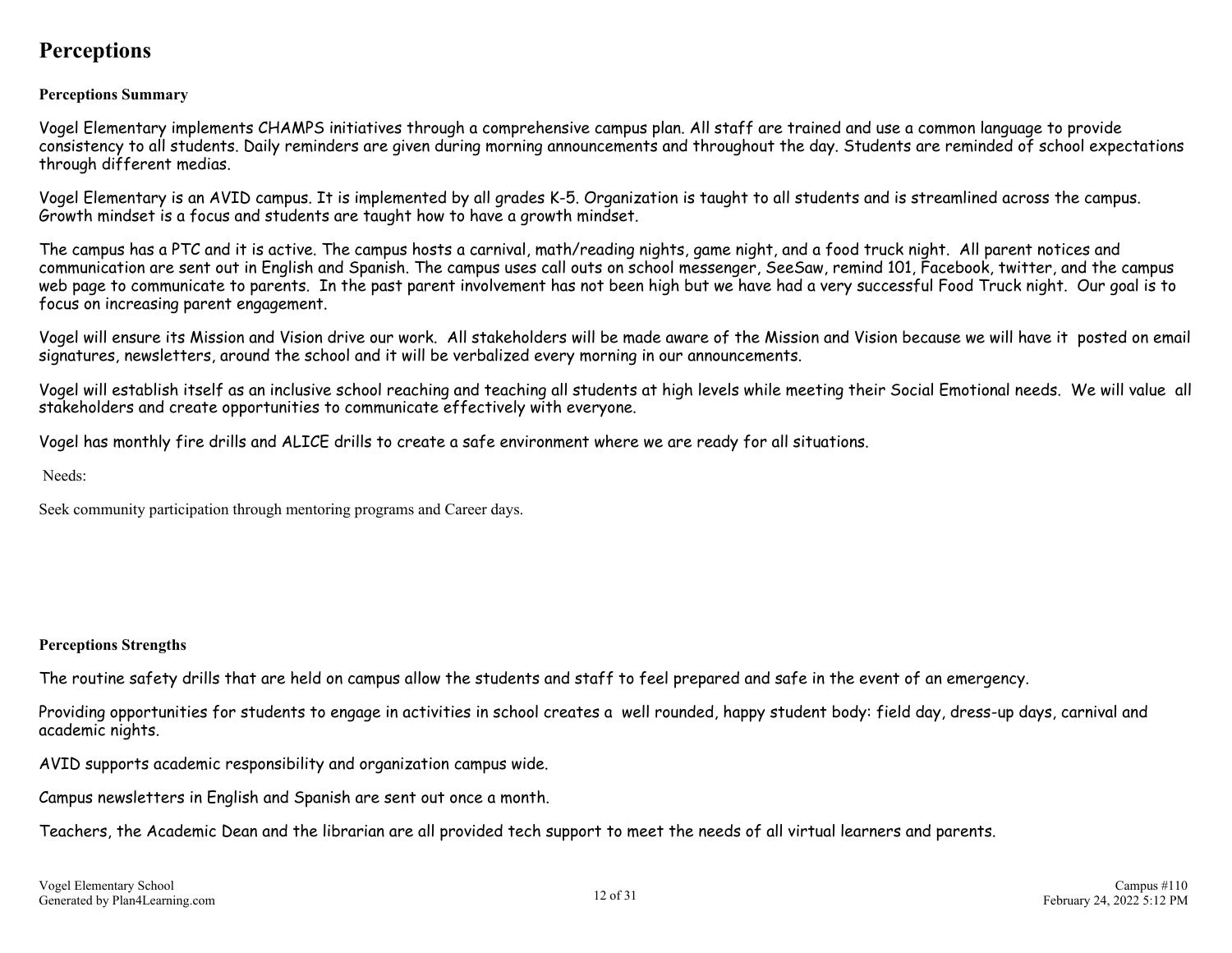## **Problem Statements Identifying Perceptions Needs**

**Problem Statement 1 (Prioritized):** Family face to face Involvement is low. **Root Cause:** Vogel is a closed campus due to covid.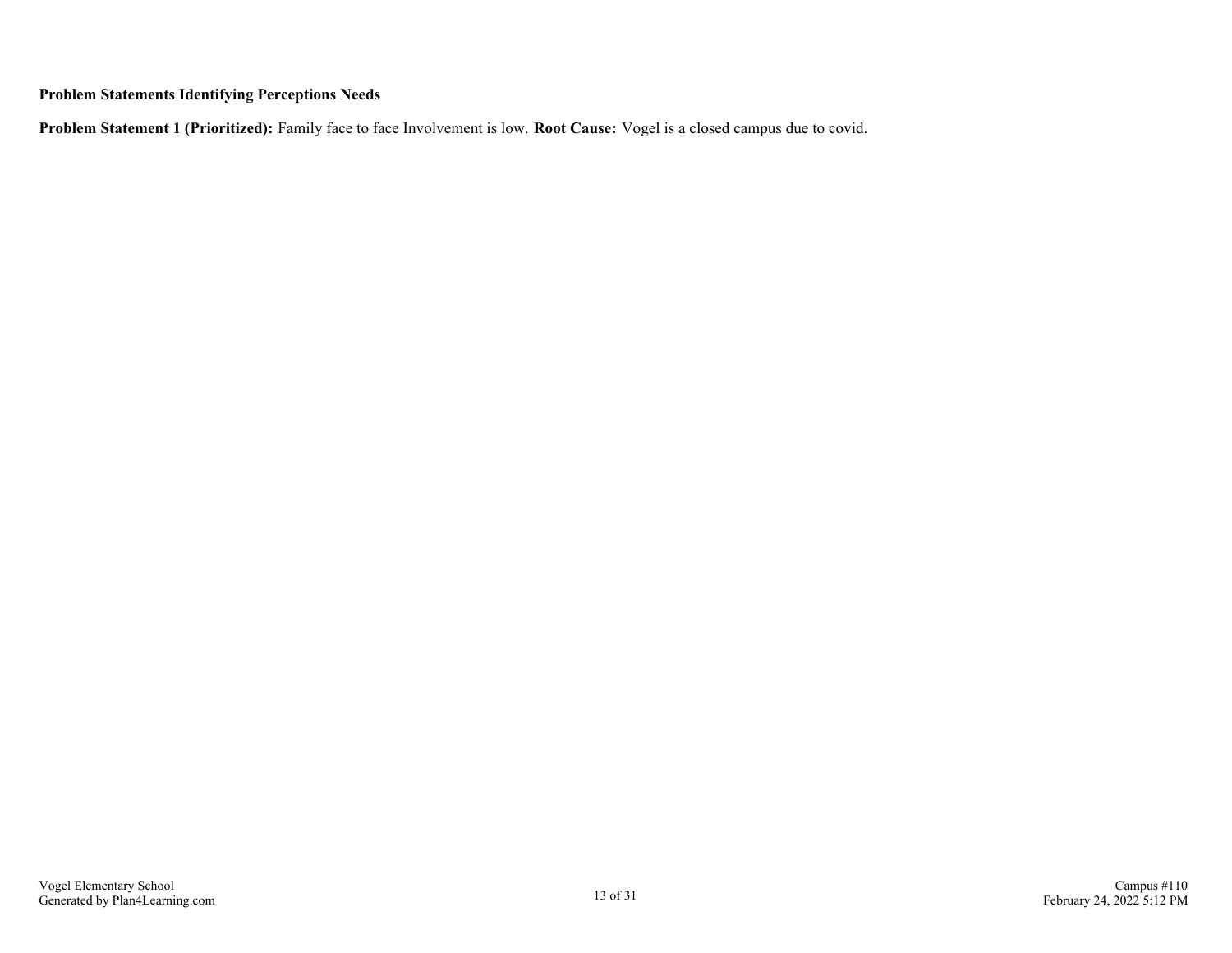## **Priority Problem Statements**

<span id="page-13-0"></span>**Problem Statement 2**: Students in grades 1-3 are not meeting grade level expectations in reading. According to BOY Istation First grade at 53%, Second grade at 52% and Third grade at 59% at the does not meet levels.

**Root Cause 2**: Instruction for Second graders missed at the foundational level because of missed educational experiences. **Problem Statement 2 Areas**: Student Learning

**Problem Statement 6**: Family face to face Involvement is low. **Root Cause 6**: Vogel is a closed campus due to covid. **Problem Statement 6 Areas**: Perceptions

**Problem Statement 1**: STAAR Reading Scores for our current Fourth grade Vogel Elementary students are 60/38/10 and Math scores are 63/27/13. **Root Cause 1**: Tier 1 instruction, lack of engagement from virtual students, enrichment, attendance and gaps in foundational skills. **Problem Statement 1 Areas**: Student Learning

**Problem Statement 3**: STAAR Reading scores for our current fifth grade students are 67/41/22 and Math scores are 74/50/24. **Root Cause 3**: Lack of engagement from virtual students, attendance, enrichment and gaps in foundational skills. **Problem Statement 3 Areas**: Student Learning

**Problem Statement 4**: Vogel sped students are under performing on state assessments at less than 50% at meets grade level. **Root Cause 4**: Limited grade level PLC discussions with sped teachers, staff development, gaps in foundational skills and differentiation in the classroom. **Problem Statement 4 Areas**: Student Learning

**Problem Statement 5**: Campus attendance decreased from 94.68 to 94.28% before the interruption of Covid but still below district goal of 95%.. **Root Cause 5**: Attendance suffered because of virtual learning and covid interruption. **Problem Statement 5 Areas**: Student Learning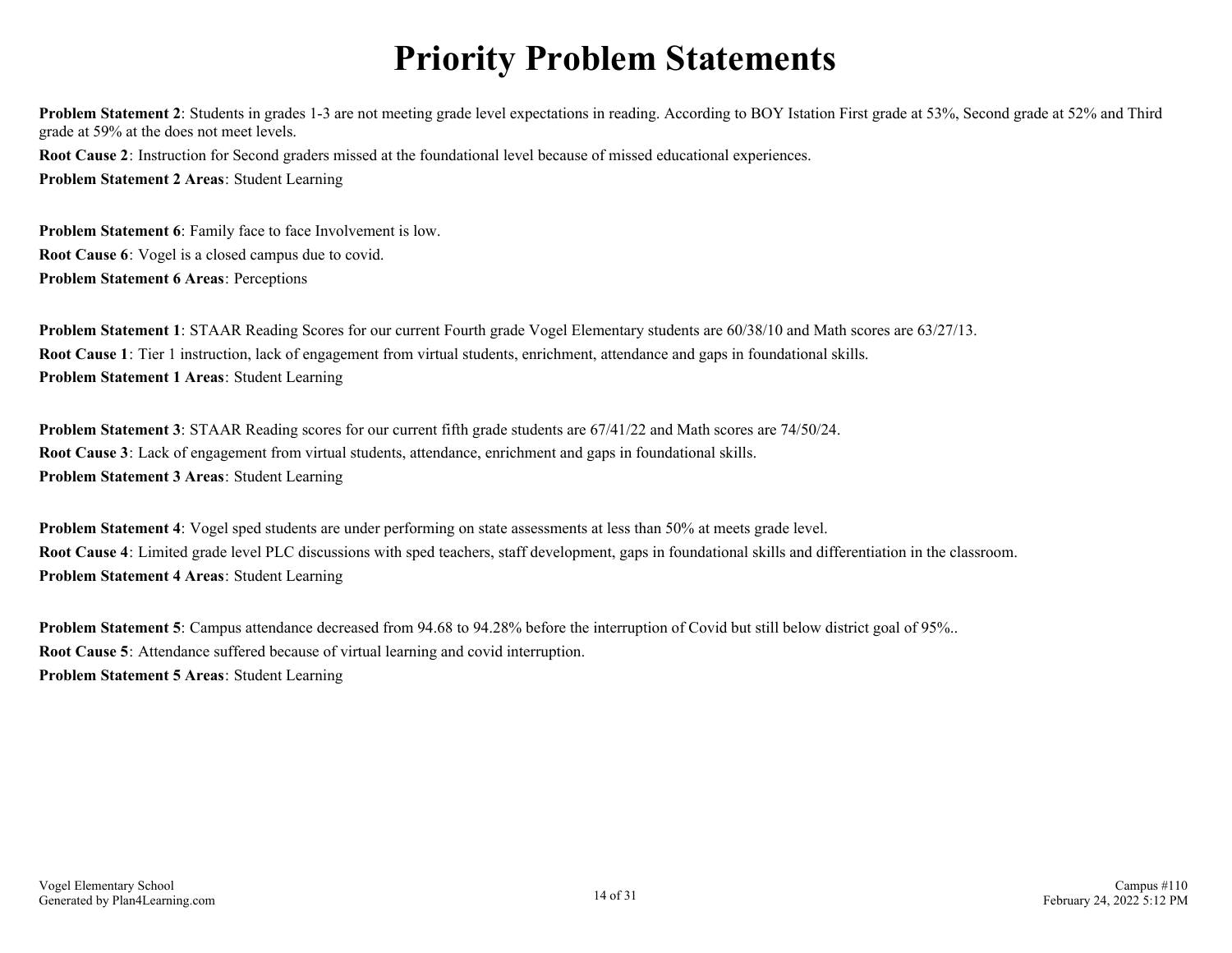## **Comprehensive Needs Assessment Data Documentation**

<span id="page-14-0"></span>The following data were used to verify the comprehensive needs assessment analysis:

#### **Improvement Planning Data**

• District goals

### **Accountability Data**

- Texas Academic Performance Report (TAPR) data
- Student Achievement Domain
- Student Progress Domain
- Closing the Gaps Domain
- Effective Schools Framework data
- Comprehensive, Targeted, and/or Additional Targeted Support Identification data
- Accountability Distinction Designations
- Federal Report Card Data

### **Student Data: Assessments**

- State and federally required assessment information
- (STAAR) current and longitudinal results, including all versions
- STAAR released test questions
- STAAR EL progress measure data
- Texas Primary Reading Inventory (TPRI), Tejas LEE, or other alternate early reading assessment results
- Student Success Initiative (SSI) data for Grades 5 and 8
- SSI: Istation Indicators of Progress (ISIP) accelerated reading assessment data for Grades 3-5 (TEA approved statewide license)
- SSI: Think Through Math assessment data for Grades 3-8 and Algebra I (TEA approved statewide license)
- Student failure and/or retention rates
- Running Records results
- Observation Survey results
- Istation Indicators of Progress (ISIP) reading assessment data for Grades PK-2

## **Student Data: Student Groups**

- Male / Female performance, progress, and participation data
- Special education/non-special education population including discipline, progress and participation data
- Migrant/non-migrant population including performance, progress, discipline, attendance and mobility data
- At-risk/non-at-risk population including performance, progress, discipline, attendance, and mobility data
- Dyslexia Data
- Response to Intervention (RtI) student achievement data

## **Student Data: Behavior and Other Indicators**

- Attendance data
- Mobility rate, including longitudinal data
- Discipline records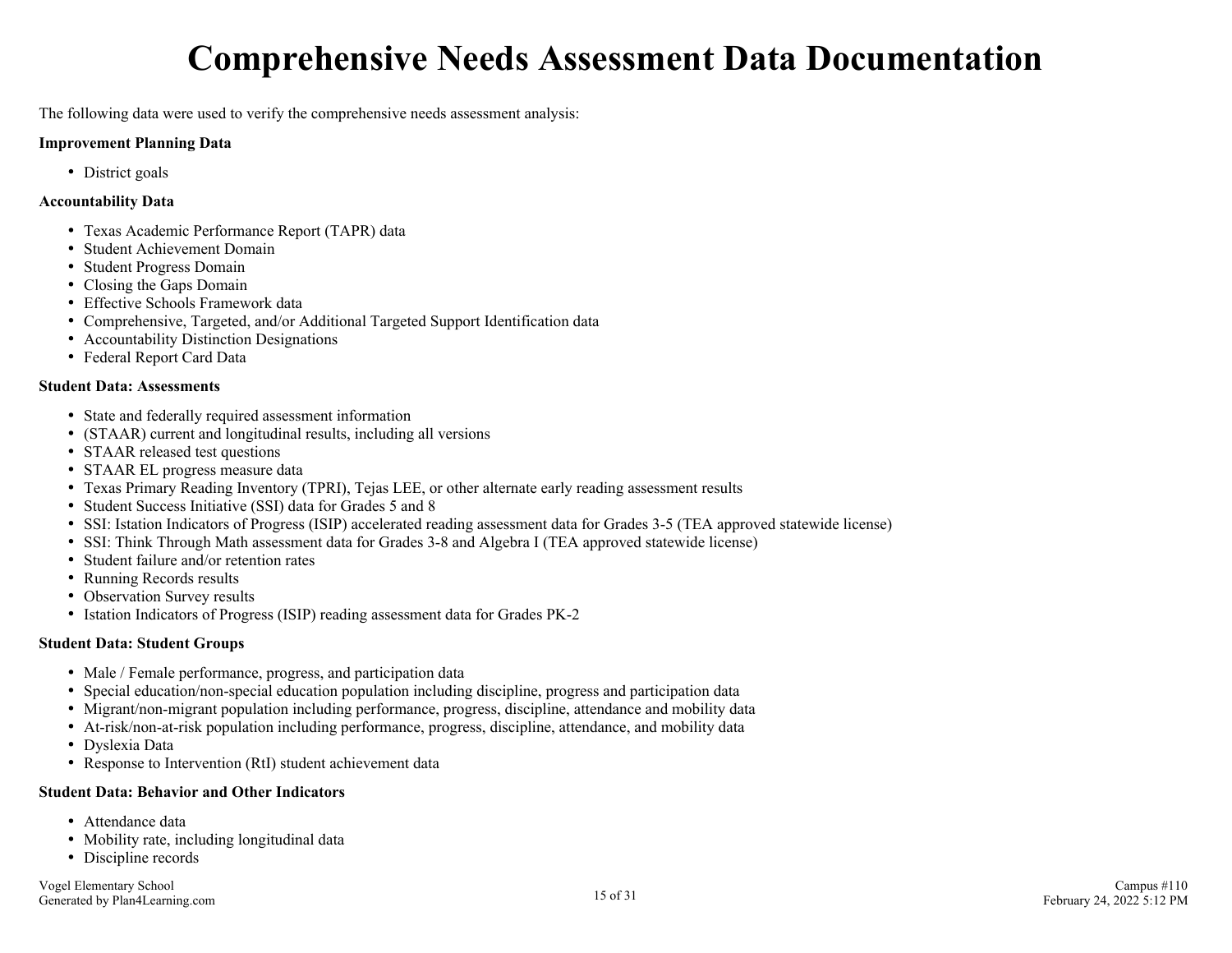- Violence and/or violence prevention records
- Class size averages by grade and subject
- School safety data

## **Employee Data**

- Professional learning communities (PLC) data
- Staff surveys and/or other feedback
- Teacher/Student Ratio
- State certified and high quality staff data
- Campus leadership data
- Campus department and/or faculty meeting discussions and data
- Professional development needs assessment data
- Evaluation(s) of professional development implementation and impact
- TTESS data

## **Parent/Community Data**

- Parent surveys and/or other feedback
- Parent engagement rate

## **Support Systems and Other Data**

- Organizational structure data
- Processes and procedures for teaching and learning, including program implementation
- Communications data
- Capacity and resources data
- Budgets/entitlements and expenditures data
- Study of best practices
- Action research results
- Other additional data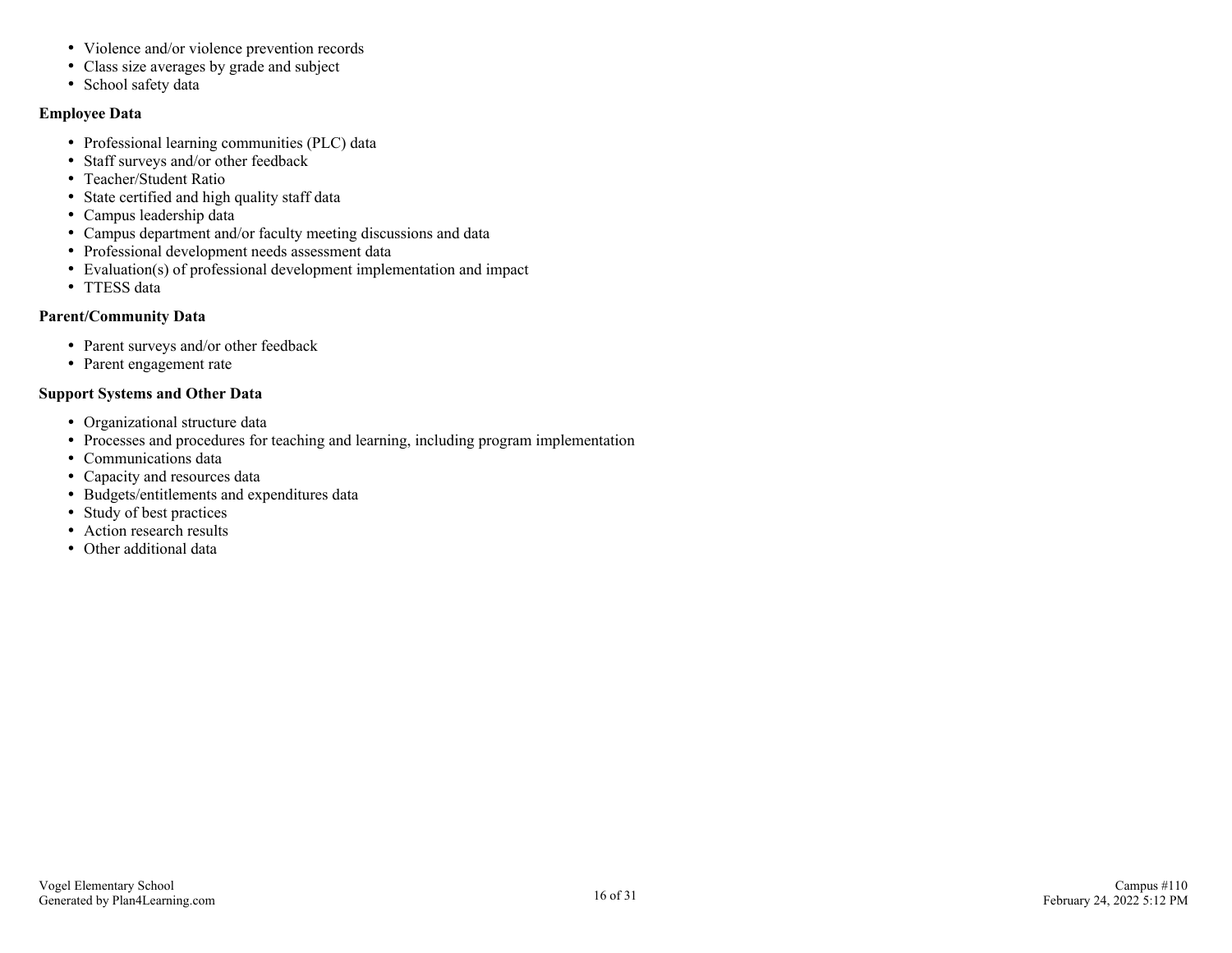## **Goals**

<span id="page-16-0"></span>**Goal 1:** Improve student learning through improved instructional practice (Strategic Priority 1).

**Performance Objective 1:** TEACHING AND LEARNING: By focusing on curriculum alignment, instructional practices, and support for special programs and sub-populations, Vogel Elementary will receive a B - rated campus.

## **Targeted or ESF High Priority**

**Evaluation Data Sources:** TEA STAAR Performance Tables

| <b>Strategy 1 Details</b>                                                                                                                                                                                                                                                                                                                                                                                                                                                                                                                                                                                                                                                                                                                                                                                | <b>Reviews</b> |                  |     |                  |
|----------------------------------------------------------------------------------------------------------------------------------------------------------------------------------------------------------------------------------------------------------------------------------------------------------------------------------------------------------------------------------------------------------------------------------------------------------------------------------------------------------------------------------------------------------------------------------------------------------------------------------------------------------------------------------------------------------------------------------------------------------------------------------------------------------|----------------|------------------|-----|------------------|
| Strategy 1: Vogel Elementary will employ an Academic Dean to support teachers in the overall achievement of students at                                                                                                                                                                                                                                                                                                                                                                                                                                                                                                                                                                                                                                                                                  |                | <b>Formative</b> |     | <b>Summative</b> |
| Vogel Elementary.                                                                                                                                                                                                                                                                                                                                                                                                                                                                                                                                                                                                                                                                                                                                                                                        | Nov.           | Jan              | Mar | June             |
| <b>Strategy's Expected Result/Impact:</b> The AD will create systems for supporting teachers through PLC,<br>modeling and coteaching. The AD will provide walkthroughs and feedback to support growth in teachers.<br><b>Staff Responsible for Monitoring: Principal</b><br><b>Assistant Principal</b><br>Academic Dean<br>Schoolwide and Targeted Assisted Title I Elements: 2.4, 2.5, 2.6 - TEA Priorities: Recruit, support, retain<br>teachers and principals, Build a foundation of reading and math, Improve low-performing schools - ESF Levers:<br>Lever 1: Strong School Leadership and Planning, Lever 2: Effective, Well-Supported Teachers, Lever 4: High-<br>Quality Curriculum, Lever 5: Effective Instruction - Targeted Support Strategy<br>Problem Statements: Student Learning 1, 2, 3 | 90%            |                  |     |                  |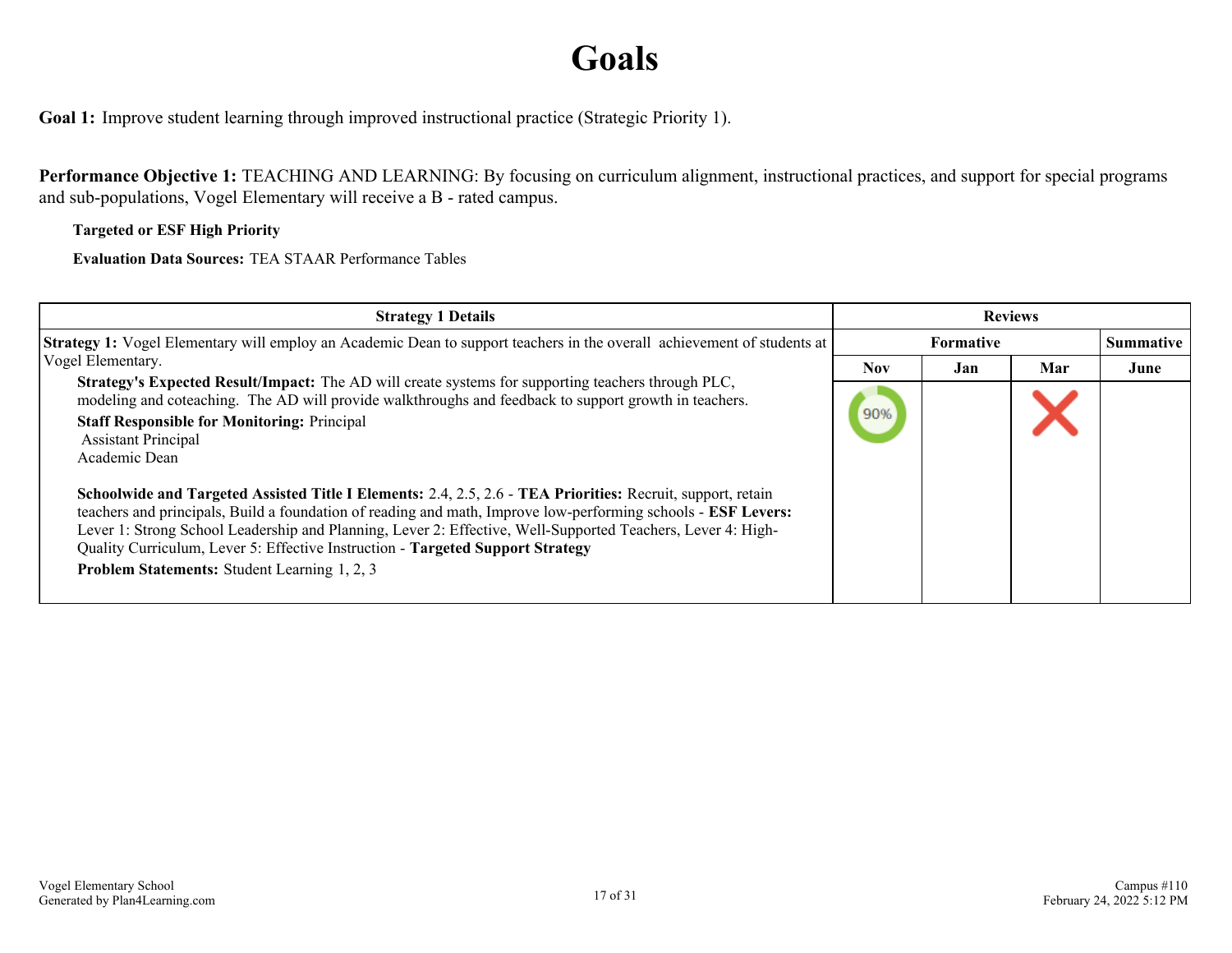| <b>Strategy 2 Details</b>                                                                                                                                                                                                                                                                                                                                                   | <b>Reviews</b> |                |     |                  |
|-----------------------------------------------------------------------------------------------------------------------------------------------------------------------------------------------------------------------------------------------------------------------------------------------------------------------------------------------------------------------------|----------------|----------------|-----|------------------|
| Strategy 2: Campus Leadership team will utilize strategies from Leverage Leadership, Teach like a Champion, and                                                                                                                                                                                                                                                             |                | Formative      |     | <b>Summative</b> |
| RELAY to effectively support teaching practices and the implementation of the TEKS.                                                                                                                                                                                                                                                                                         | <b>Nov</b>     | Jan            | Mar | June             |
| Strategy's Expected Result/Impact: CLT will identify specific teachers in need of coaching using the<br>strategies in Leverage Leadership, Five Instructional Habits and Fundamental Five. CLT will participate in<br>weekly coaching sessions with identified teachers to support high leverage needs. Teachers will feel supported<br>and student learning will increase. | 50%            | 65%            |     |                  |
| <b>Staff Responsible for Monitoring: Principal</b><br><b>Assistant Principal</b><br>Academic Dean                                                                                                                                                                                                                                                                           |                |                |     |                  |
| Schoolwide and Targeted Assisted Title I Elements: 2.4, 2.5, 2.6 - TEA Priorities: Recruit, support, retain<br>teachers and principals, Build a foundation of reading and math, Improve low-performing schools - ESF Levers:<br>Lever 2: Effective, Well-Supported Teachers, Lever 5: Effective Instruction - Targeted Support Strategy                                     |                |                |     |                  |
| <b>Strategy 3 Details</b>                                                                                                                                                                                                                                                                                                                                                   |                | <b>Reviews</b> |     |                  |
| Strategy 3: Provide teachers the appropriate instructional materials to support student need and classroom instructional                                                                                                                                                                                                                                                    |                | Formative      |     | <b>Summative</b> |
| practices.                                                                                                                                                                                                                                                                                                                                                                  | <b>Nov</b>     | Jan            | Mar | June             |
| Strategy's Expected Result/Impact: Grade levels will identify materials needed and will utilize them in the<br>classrooms to support growth and high levels of learning. Assessments will reflect growth for all students.<br><b>Staff Responsible for Monitoring: Campus Principal</b><br><b>Campus Assistant Principal</b><br>Campus Instructional Specialist             | 90%            | 90%            |     |                  |
| Schoolwide and Targeted Assisted Title I Elements: 2.4, 2.5, 2.6 - TEA Priorities: Build a foundation of<br>reading and math, Improve low-performing schools - ESF Levers: Lever 2: Effective, Well-Supported Teachers,<br>Lever 5: Effective Instruction                                                                                                                   |                |                |     |                  |
| <b>Problem Statements:</b> Student Learning 1, 2, 3, 4                                                                                                                                                                                                                                                                                                                      |                |                |     |                  |
| Funding Sources: Education Galaxy 500.00, Starfall 270.00, A-Z 124.00, Consumables - 211 Title I -<br>211.11.00.110.2.24.000.6399 - \$10,000                                                                                                                                                                                                                                |                |                |     |                  |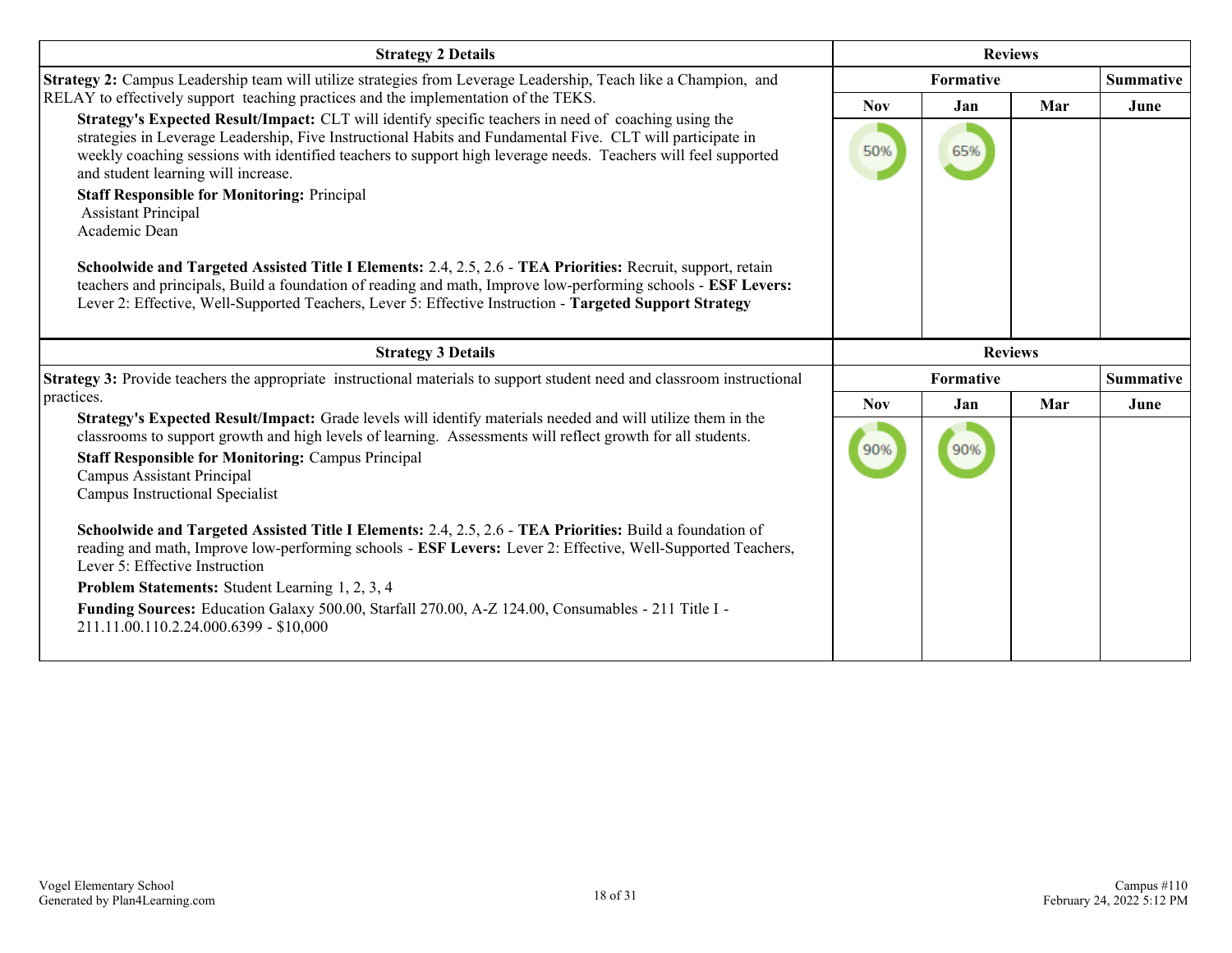| <b>Strategy 4 Details</b>                                                                                                                                                      |            | <b>Reviews</b> |     |                  |
|--------------------------------------------------------------------------------------------------------------------------------------------------------------------------------|------------|----------------|-----|------------------|
| Strategy 4: Teachers will provide after school tutoring for students in K-5 with identified foundational skills                                                                |            | Formative      |     | <b>Summative</b> |
| improvement.                                                                                                                                                                   | <b>Nov</b> | Jan            | Mar | June             |
| Strategy's Expected Result/Impact: Students will show growth on identified skills on unit assessments,<br>Istation, TPRI and Tx-Kea.                                           |            |                |     |                  |
| <b>Staff Responsible for Monitoring: Principal</b>                                                                                                                             | 25%        | 25%            |     |                  |
| <b>Assistant Principal</b>                                                                                                                                                     |            |                |     |                  |
| Academic Dean                                                                                                                                                                  |            |                |     |                  |
| Interventionist<br>Classroom teachers                                                                                                                                          |            |                |     |                  |
|                                                                                                                                                                                |            |                |     |                  |
| Schoolwide and Targeted Assisted Title I Elements: 2.4, 2.5, 2.6 - TEA Priorities: Build a foundation of                                                                       |            |                |     |                  |
| reading and math, Improve low-performing schools - Targeted Support Strategy                                                                                                   |            |                |     |                  |
| Problem Statements: Student Learning 1, 2, 3                                                                                                                                   |            |                |     |                  |
| <b>Funding Sources:</b> Teacher Pay: \$25 per hour for extended day - 211.11.00.110.1.24.000.6118                                                                              |            |                |     |                  |
|                                                                                                                                                                                |            |                |     |                  |
| <b>Strategy 5 Details</b>                                                                                                                                                      |            | <b>Reviews</b> |     |                  |
| Strategy 5: Teachers will design and implement effective, engaging and rigorous lessons that are aligned to grade level                                                        |            | Formative      |     | <b>Summative</b> |
| standards. Teachers will be provided extra planning time to enhance lessons that meet the needs of all students.                                                               | <b>Nov</b> | Jan            | Mar | June             |
| Strategy's Expected Result/Impact: Lesson plans will be enhanced to include engagement and rigor.<br>Classroom rigor and engagement will be shown through an increase in data. |            |                |     |                  |
| <b>Staff Responsible for Monitoring: Campus Principal</b>                                                                                                                      | 25%        | 40%            |     |                  |
| <b>Assistant Principal</b>                                                                                                                                                     |            |                |     |                  |
| Academic Dean                                                                                                                                                                  |            |                |     |                  |
| Schoolwide and Targeted Assisted Title I Elements: 2.4, 2.5, 2.6 - TEA Priorities: Build a foundation of                                                                       |            |                |     |                  |
| reading and math                                                                                                                                                               |            |                |     |                  |
| Problem Statements: Student Learning 1, 2, 3                                                                                                                                   |            |                |     |                  |
| <b>Funding Sources:</b> Substitute Teachers - 211 Title I - 211. 11.00.110.2.24.000.6112 - \$2,000                                                                             |            |                |     |                  |
|                                                                                                                                                                                |            |                |     |                  |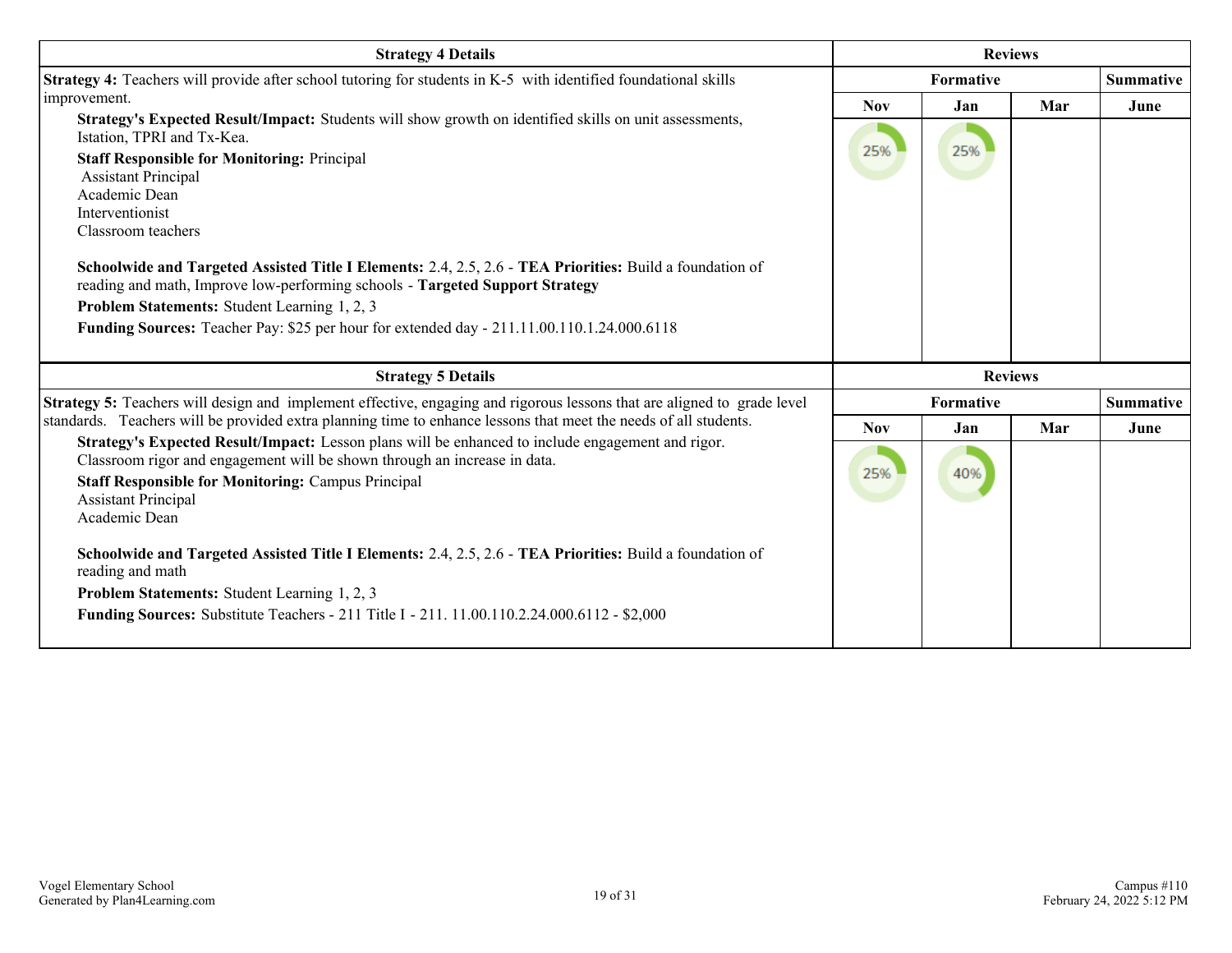| <b>Strategy 6 Details</b>                                                                                                                                                                                                                                                                                                                                                                                                                                                                                                                                                                                                 | <b>Reviews</b>    |                |                  |                  |
|---------------------------------------------------------------------------------------------------------------------------------------------------------------------------------------------------------------------------------------------------------------------------------------------------------------------------------------------------------------------------------------------------------------------------------------------------------------------------------------------------------------------------------------------------------------------------------------------------------------------------|-------------------|----------------|------------------|------------------|
| Strategy 6: Vogel Elementary will hire a Title 1 tutor to support Math during intervention blocks. Support will focus on                                                                                                                                                                                                                                                                                                                                                                                                                                                                                                  |                   |                | <b>Summative</b> |                  |
| increasing the overall Math of students in grades 3-5.<br>Strategy's Expected Result/Impact: Improved academic achievement and student growth. Improve<br>foundational skills.<br><b>Staff Responsible for Monitoring: Principal</b><br><b>Assistant Principal</b><br>Academic Dean<br>Schoolwide and Targeted Assisted Title I Elements: 2.4, 2.6 - TEA Priorities: Build a foundation of reading<br>and math, Improve low-performing schools - Targeted Support Strategy<br>Problem Statements: Student Learning 2, 3<br>Funding Sources: Title 1 Math Tutor 3-5 - 211 Title I - 211.11.00.110.2.24.000.6118 - \$12,000 | <b>Nov</b><br>40% | Jan<br>50%     | Mar              | June             |
| <b>Strategy 7 Details</b>                                                                                                                                                                                                                                                                                                                                                                                                                                                                                                                                                                                                 |                   | <b>Reviews</b> |                  |                  |
| Strategy 7: Vogel Elementary teachers and Administration will attend professional development as needed to support and                                                                                                                                                                                                                                                                                                                                                                                                                                                                                                    | Formative         |                |                  | <b>Summative</b> |
| grow our team.                                                                                                                                                                                                                                                                                                                                                                                                                                                                                                                                                                                                            | <b>Nov</b>        | Jan            | Mar              | June             |
| Strategy's Expected Result/Impact: Use the walkthrough cycle to identify teachers in need of specific PD or<br>PD that has been requested.<br><b>Staff Responsible for Monitoring: Principal</b><br><b>Assistant Principal</b><br>Academic Dean<br><b>Problem Statements:</b> Student Learning 1, 2, 3, 4<br>Funding Sources: Registration fees - 211 Title I - 211.13.00.110.2.24.000.6299 - \$2,000, Subs for PD - 211<br>Title I - 211.11.00.110.2.24.000.6112 - \$2,000                                                                                                                                               | 50%               | 75%            |                  |                  |
|                                                                                                                                                                                                                                                                                                                                                                                                                                                                                                                                                                                                                           |                   | <b>Reviews</b> |                  |                  |
| <b>Strategy 8 Details</b><br>Strategy 8: Vogel Elementary will employ Reading/Math interventionist to support academic achievement and growth for                                                                                                                                                                                                                                                                                                                                                                                                                                                                         |                   | Formative      |                  | <b>Summative</b> |
| students at Vogel Elementary.                                                                                                                                                                                                                                                                                                                                                                                                                                                                                                                                                                                             | <b>Nov</b>        | Jan            | Mar              | June             |
| Strategy's Expected Result/Impact: The Reading Interventionist will create systems for monitoring student<br>achievement with iStation data, Running Records, TPRI, Imagine Math, TX-KEA, and Unit Assessment data.<br>Intervention groups will provide foundational skills to increase student growth.<br><b>Staff Responsible for Monitoring: Principal</b><br><b>Assistant Principal</b><br>Interventionist<br>Schoolwide and Targeted Assisted Title I Elements: 2.4, 2.6<br>Problem Statements: Student Learning 1, 2, 3                                                                                             | 80%               | 85%            |                  |                  |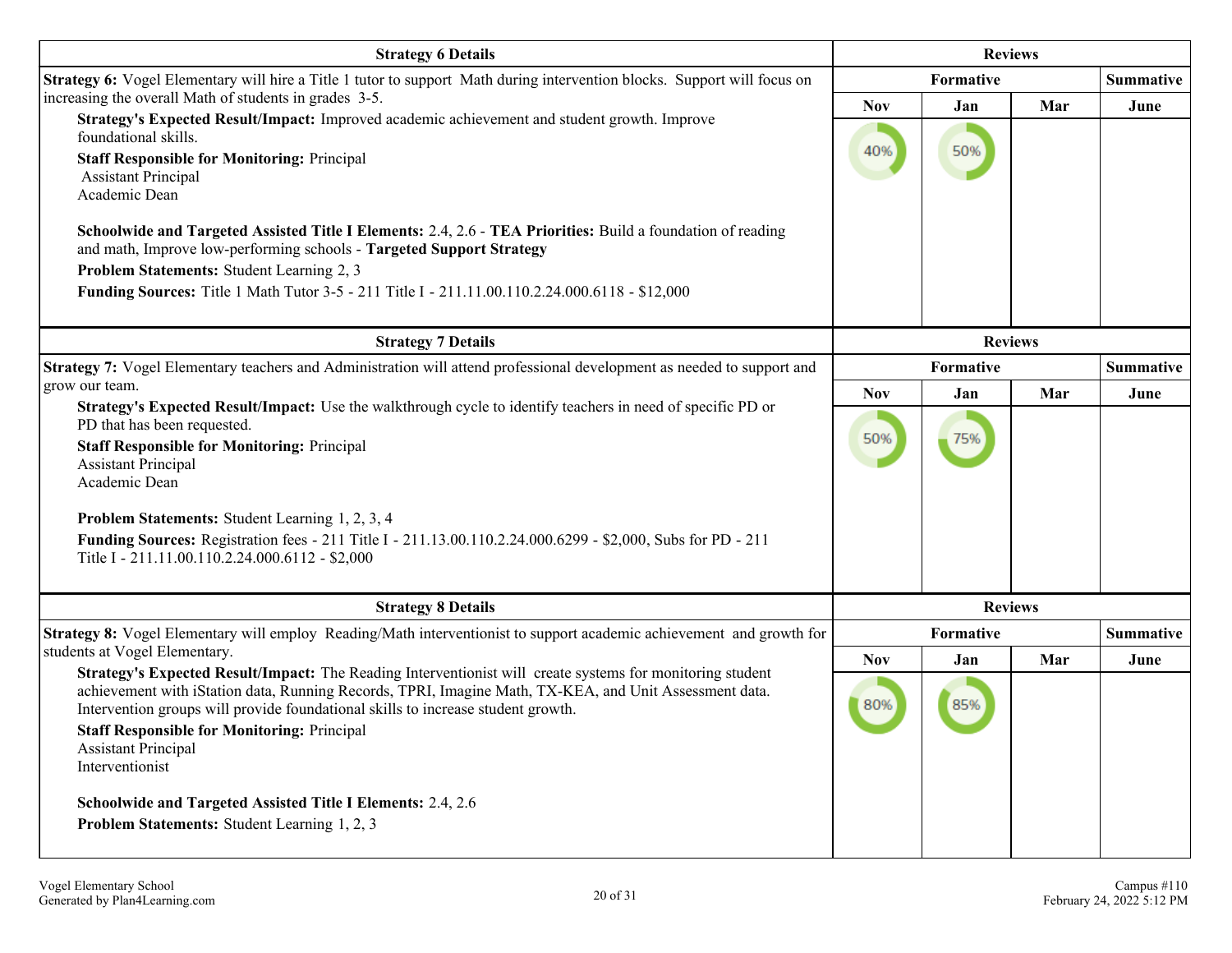| <b>Strategy 9 Details</b>                                                                                                                                                                                                                                                            | <b>Reviews</b>   |                  |     |                  |
|--------------------------------------------------------------------------------------------------------------------------------------------------------------------------------------------------------------------------------------------------------------------------------------|------------------|------------------|-----|------------------|
| <b>Strategy 9:</b> Vogel Elementary will hire a Title 1 tutor to support literacy during intervention blocks. Support will focus on                                                                                                                                                  | <b>Formative</b> |                  |     | <b>Summative</b> |
| increasing the overall reading scores of grades 1st - 3rd grade.                                                                                                                                                                                                                     | <b>Nov</b>       | Jan              | Mar | June             |
| Strategy's Expected Result/Impact: Increase foundational and grade level skills in literacy.<br><b>Staff Responsible for Monitoring: Principal</b><br><b>Assistant Principal</b><br>Academic Dean                                                                                    | 25%              | 75%              |     |                  |
| Schoolwide and Targeted Assisted Title I Elements: 2.4, 2.5, 2.6                                                                                                                                                                                                                     |                  |                  |     |                  |
| Problem Statements: Student Learning 1                                                                                                                                                                                                                                               |                  |                  |     |                  |
| <b>Funding Sources:</b> Title 1 Literacy tutor - 211 Title I - 211.11.00.110.2.24.000.6118 - \$10,000                                                                                                                                                                                |                  |                  |     |                  |
|                                                                                                                                                                                                                                                                                      |                  |                  |     |                  |
|                                                                                                                                                                                                                                                                                      |                  |                  |     |                  |
| <b>Strategy 10 Details</b>                                                                                                                                                                                                                                                           |                  | <b>Reviews</b>   |     |                  |
| Strategy 10: Teachers will have time during PLC to focus on data-driven instruction. The Campus Leadership Team along                                                                                                                                                                |                  | <b>Formative</b> |     | <b>Summative</b> |
| with the teachers will engage in TEKS talk, and data power meetings to ensure student mastery of all essential standards.                                                                                                                                                            | <b>Nov</b>       | Jan              | Mar | June             |
| Strategy's Expected Result/Impact: Effective intervention groups and increase in student scores. Teachers will<br>adjust weekly lesson plans based on student data.<br><b>Staff Responsible for Monitoring: Principal</b><br><b>Assistant Principal</b><br>Academic Dean<br>Teachers | 90%              | 90%              |     |                  |

## **Performance Objective 1 Problem Statements:**

| <b>Student Learning</b>                                                                                                                                                                                                                                                                                                                                  |
|----------------------------------------------------------------------------------------------------------------------------------------------------------------------------------------------------------------------------------------------------------------------------------------------------------------------------------------------------------|
| <b>Problem Statement 1</b> : Students in grades 1-3 are not meeting grade level expectations in reading. According to BOY Istation First grade at 53%, Second grade at 52% and Third<br>grade at 59% at the does not meet levels. Root Cause: Instruction for Second graders missed at the foundational level because of missed educational experiences. |
| <b>Problem Statement 2:</b> STAAR Reading Scores for our current Fourth grade Vogel Elementary students are 60/38/10 and Math scores are 63/27/13. Root Cause: Tier 1 instruction,<br>lack of engagement from virtual students, enrichment, attendance and gaps in foundational skills.                                                                  |
| <b>Problem Statement 3:</b> STAAR Reading scores for our current fifth grade students are 67/41/22 and Math scores are 74/50/24. Root Cause: Lack of engagement from virtual<br>students, attendance, enrichment and gaps in foundational skills.                                                                                                        |
| $\vert$ <b>Droblem Statement 4:</b> Vogal and students are under performing on state assessments at less than 50% at meets grade level <b>Doot Cause:</b> I imited grade level DI C discussions with                                                                                                                                                     |

**Problem Statement 4**: Vogel sped students are under performing on state assessments at less than 50% at meets grade level. **Root Cause**: Limited grade level PLC discussions with sped teachers, staff development, gaps in foundational skills and differentiation in the classroom.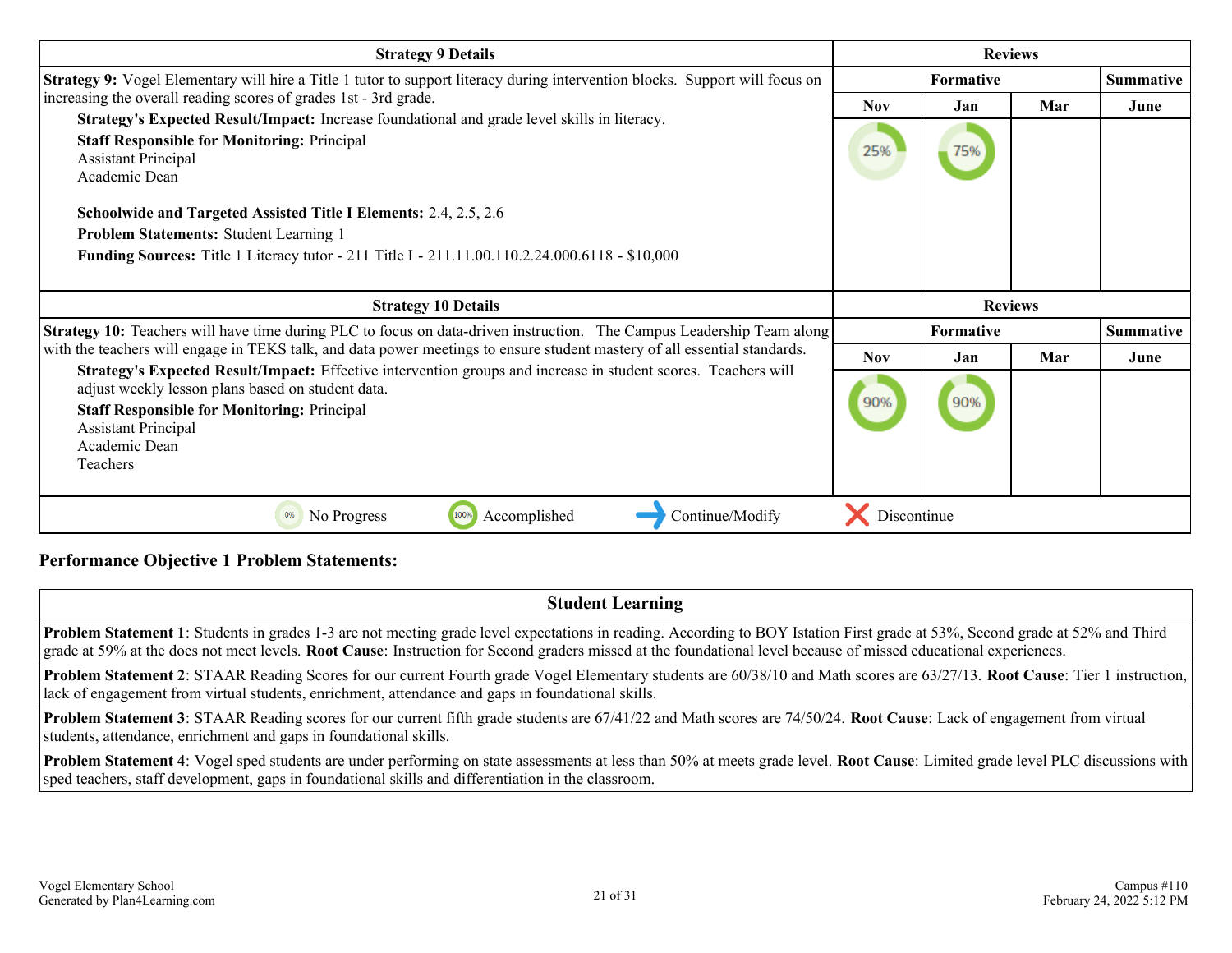**Performance Objective 2:** POST-SECONDARY READINESS: Vogel will increase the targets met from 8% to 25% in the Academic Achievement component of the Closing the Gap domain.

**Evaluation Data Sources:** STAAR data

| <b>Strategy 1 Details</b>                                                                                                                                                                                                                                                                                                                                                                                                                                                                                                                                                                                                                                                                                                                                               | <b>Reviews</b> |                  |     |                  |
|-------------------------------------------------------------------------------------------------------------------------------------------------------------------------------------------------------------------------------------------------------------------------------------------------------------------------------------------------------------------------------------------------------------------------------------------------------------------------------------------------------------------------------------------------------------------------------------------------------------------------------------------------------------------------------------------------------------------------------------------------------------------------|----------------|------------------|-----|------------------|
| <b>Strategy 1:</b> Vogel Elementary will utilize a PLC model to identify and address individual student needs, as well as review                                                                                                                                                                                                                                                                                                                                                                                                                                                                                                                                                                                                                                        |                | <b>Summative</b> |     |                  |
| data and make adjustment to identified targeted populations of students that historically perform below average on state<br>standardized tests or local assessments.                                                                                                                                                                                                                                                                                                                                                                                                                                                                                                                                                                                                    | <b>Nov</b>     | Jan              | Mar | June             |
| Strategy's Expected Result/Impact: Vogel will increase the targets met from 8% to 25% in the Academic<br>Achievement component of the Closing the Gap domain.<br><b>Staff Responsible for Monitoring: Principal</b><br><b>Assistant Principal</b><br>Academic Dean<br>Schoolwide and Targeted Assisted Title I Elements: 2.4, 2.5, 2.6 - TEA Priorities: Recruit, support, retain<br>teachers and principals, Build a foundation of reading and math, Improve low-performing schools - ESF Levers:<br>Lever 1: Strong School Leadership and Planning, Lever 2: Effective, Well-Supported Teachers, Lever 3: Positive<br>School Culture, Lever 4: High-Quality Curriculum, Lever 5: Effective Instruction - Targeted Support Strategy<br>- Results Driven Accountability | 45%            | 55%              |     |                  |
| <b>Strategy 2 Details</b>                                                                                                                                                                                                                                                                                                                                                                                                                                                                                                                                                                                                                                                                                                                                               |                | <b>Reviews</b>   |     |                  |
| Strategy 2: Vogel will support college readiness through AVID strategies - both academic and organizational.                                                                                                                                                                                                                                                                                                                                                                                                                                                                                                                                                                                                                                                            |                | Formative        |     | <b>Summative</b> |
| Additionally, students are encouraged to wear a college shirt one day a week.                                                                                                                                                                                                                                                                                                                                                                                                                                                                                                                                                                                                                                                                                           | <b>Nov</b>     | Jan              | Mar | June             |
| Strategy's Expected Result/Impact: Students will be exposed to different colleges and careers throughout the<br>year. Students will also learn organizational skills.<br><b>Staff Responsible for Monitoring: Principal</b><br><b>Assistant Principal</b><br>Academic Dean/AVID campus coordinator<br><b>Schoolwide and Targeted Assisted Title I Elements: 2.5</b>                                                                                                                                                                                                                                                                                                                                                                                                     | 90%            | 90%              |     |                  |
| Accomplished<br>100%<br>Continue/Modify<br>No Progress<br>0%                                                                                                                                                                                                                                                                                                                                                                                                                                                                                                                                                                                                                                                                                                            | Discontinue    |                  |     |                  |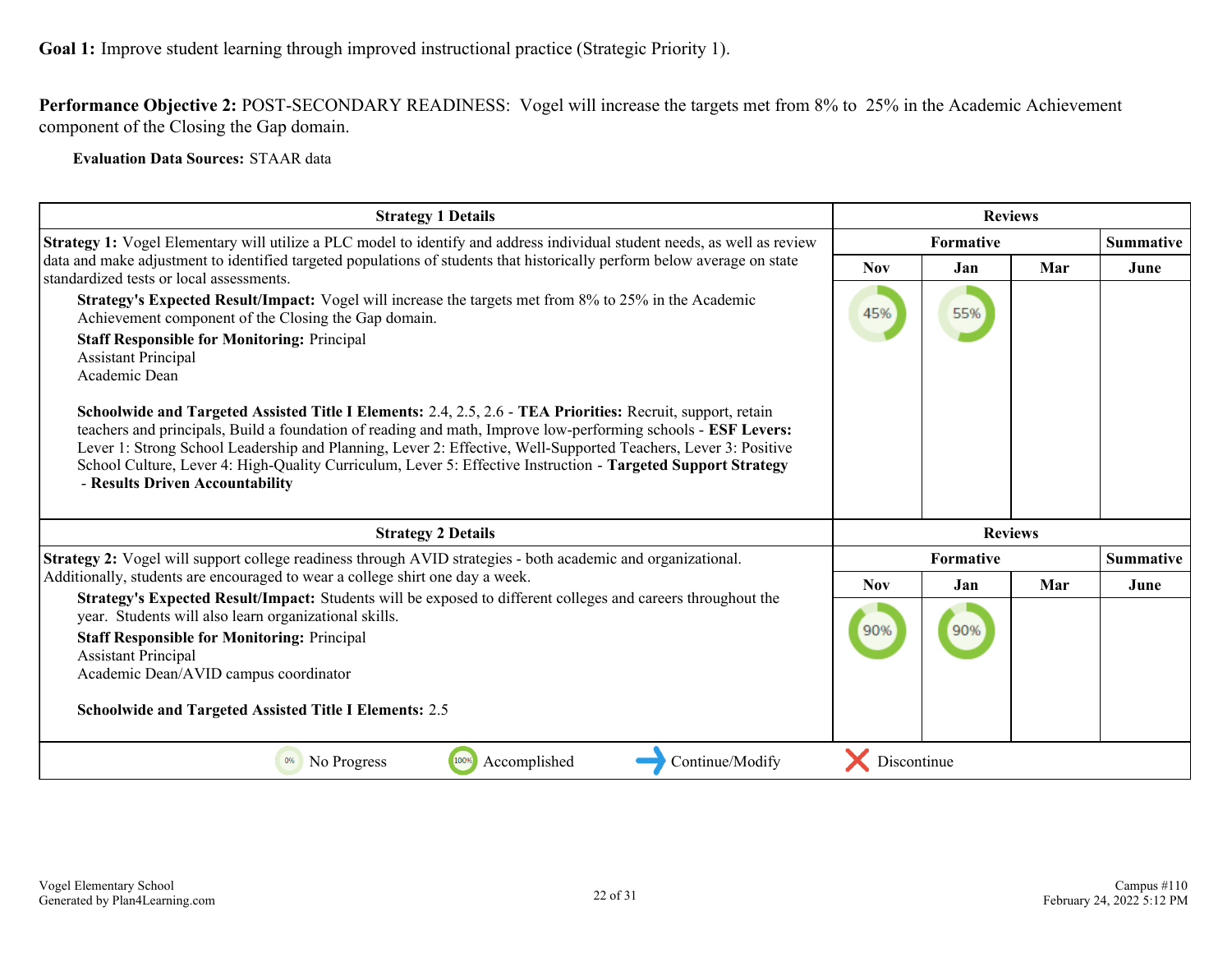**Performance Objective 3:** WHOLE CHILD SOCIAL EMOTIONAL LEARNING: Vogel will increase opportunities and allocate resources that support and reinforce health and wellness as a foundation for learning. By the end of the year, Vogel will reflect a 10% increase in score from the Panorama SEL BOY to EOY surveys.

**Evaluation Data Sources:** Panorama surveys

| <b>Strategy 1 Details</b>                                                                                                                                                                                                                                                                                                                                                                                                                                                                                                  | <b>Reviews</b>   |                |     |                  |
|----------------------------------------------------------------------------------------------------------------------------------------------------------------------------------------------------------------------------------------------------------------------------------------------------------------------------------------------------------------------------------------------------------------------------------------------------------------------------------------------------------------------------|------------------|----------------|-----|------------------|
| Strategy 1: Provide professional development in the implementation of PBIS and SEL for teachers regarding classroom                                                                                                                                                                                                                                                                                                                                                                                                        | <b>Formative</b> |                |     | <b>Summative</b> |
| management and students with difficult behaviors.                                                                                                                                                                                                                                                                                                                                                                                                                                                                          | <b>Nov</b>       | Jan            | Mar | June             |
| Strategy's Expected Result/Impact: Maximize instructional time because of the Increase in positive behavior<br>interventions and developing the whole child through social emotional learning activities.<br><b>Staff Responsible for Monitoring: Principal</b><br><b>Assistant Principal</b><br>Counselor<br><b>Restorative Practices Lead</b>                                                                                                                                                                            | 70%              | 80%            |     |                  |
| Schoolwide and Targeted Assisted Title I Elements: 2.4, 2.5, 2.6 - TEA Priorities: Recruit, support, retain<br>teachers and principals, Improve low-performing schools - ESF Levers: Lever 2: Effective, Well-Supported<br>Teachers, Lever 3: Positive School Culture                                                                                                                                                                                                                                                      |                  |                |     |                  |
| <b>Strategy 2 Details</b>                                                                                                                                                                                                                                                                                                                                                                                                                                                                                                  |                  | <b>Reviews</b> |     |                  |
| <b>Strategy 2:</b> Vogel Elementary will increase attendance from 94% (20-21) - 95% (21-22) by utilizing incentives, social                                                                                                                                                                                                                                                                                                                                                                                                |                  | Formative      |     | <b>Summative</b> |
| media posts and campus posting.                                                                                                                                                                                                                                                                                                                                                                                                                                                                                            | <b>Nov</b>       | Jan            | Mar | June             |
| Strategy's Expected Result/Impact: Increase awareness in the importance of being at school and to celebrate<br>students.<br><b>Staff Responsible for Monitoring: Principal</b><br><b>Assistant Principal</b>                                                                                                                                                                                                                                                                                                               | 50%              | 75%            |     |                  |
| Schoolwide and Targeted Assisted Title I Elements: 2.4, 2.5, 2.6 - TEA Priorities: Recruit, support, retain<br>teachers and principals, Build a foundation of reading and math, Connect high school to career and college,<br>Improve low-performing schools - ESF Levers: Lever 1: Strong School Leadership and Planning, Lever 2:<br>Effective, Well-Supported Teachers, Lever 3: Positive School Culture, Lever 4: High-Quality Curriculum, Lever<br>5: Effective Instruction<br>Problem Statements: Student Learning 5 |                  |                |     |                  |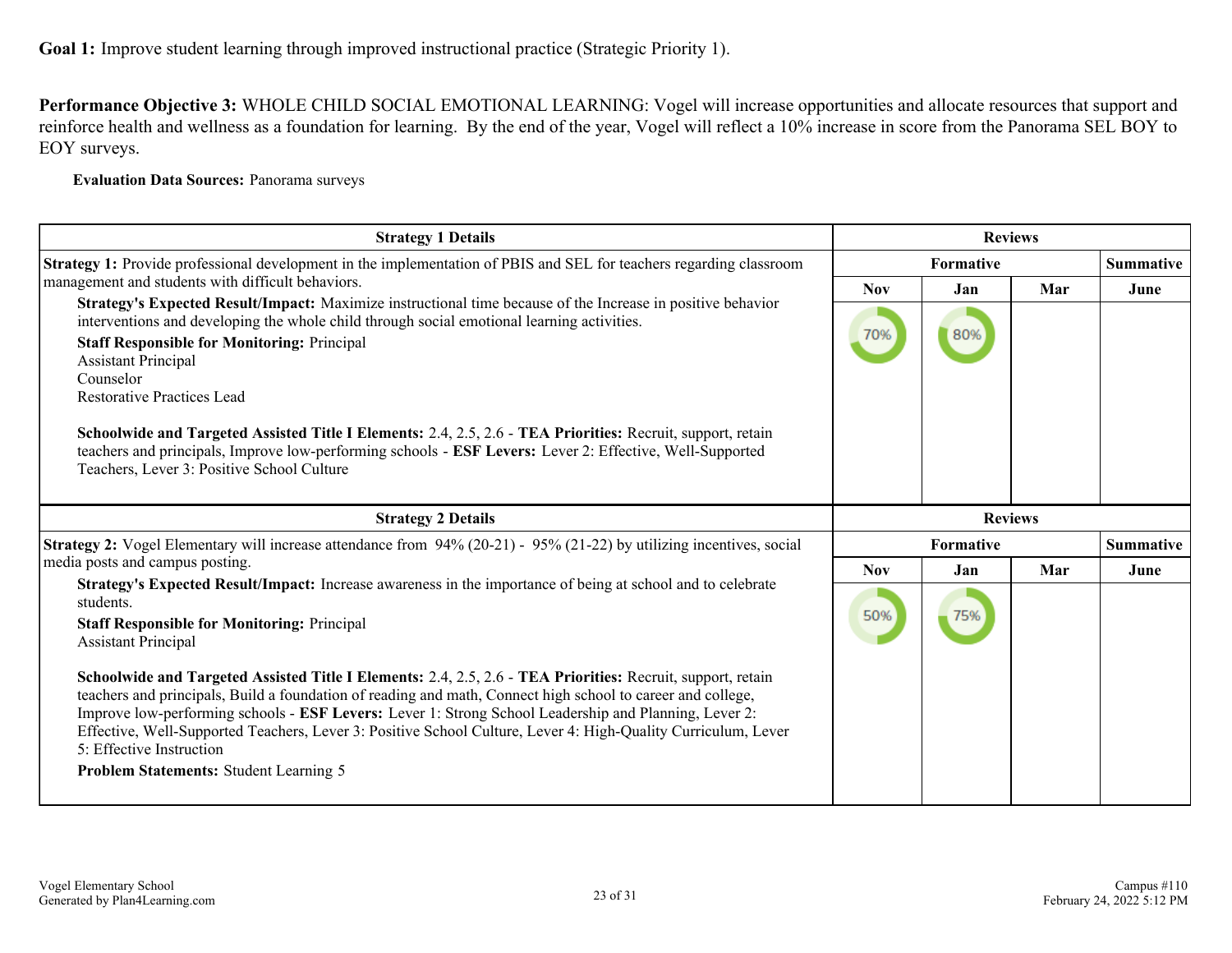| <b>Strategy 3 Details</b>                                                                                                                                         | <b>Reviews</b> |                  |     |                  |
|-------------------------------------------------------------------------------------------------------------------------------------------------------------------|----------------|------------------|-----|------------------|
| Strategy 3: Vogel Elementary will provide LiiNK, created by TCU to all kinder, first, second and third grade students for                                         |                | <b>Formative</b> |     | <b>Summative</b> |
| the 21-22 school year. Students will participate in a social skills lesson created by Positive Action in grades K-5.                                              | <b>Nov</b>     | Jan              | Mar | June             |
| Strategy's Expected Result/Impact: Develop the whole child socially, emotionally and increase learning<br>through unstructured breaks. Increase student wellness. |                |                  |     |                  |
| <b>Staff Responsible for Monitoring: Principal</b>                                                                                                                | 90%            | 90%              |     |                  |
| <b>Assistant Principal</b><br>PE Coach                                                                                                                            |                |                  |     |                  |
|                                                                                                                                                                   |                |                  |     |                  |
| <b>Schoolwide and Targeted Assisted Title I Elements: 2.4, 2.5</b>                                                                                                |                |                  |     |                  |
|                                                                                                                                                                   |                |                  |     |                  |
| <b>Strategy 4 Details</b>                                                                                                                                         |                | <b>Reviews</b>   |     |                  |
| Strategy 4: Vogel students will be provided Intervention and enrichment during Intersession and ACE.                                                              |                | <b>Formative</b> |     | <b>Summative</b> |
| Strategy's Expected Result/Impact: Developing the whole child and to increase student learning.                                                                   | <b>Nov</b>     | Jan              | Mar | June             |
| <b>Staff Responsible for Monitoring: Principal</b>                                                                                                                |                |                  |     |                  |
| <b>Assistant Principal</b>                                                                                                                                        | 50%            | 65%              |     |                  |
| <b>Problem Statements:</b> Student Learning 1, 2, 3                                                                                                               |                |                  |     |                  |
| <b>Funding Sources:</b> Supplies for enrichment during Intersession and ACE - 211 Title I -                                                                       |                |                  |     |                  |
| 211.11.00.110.2.24.000.6399 - \$3,000                                                                                                                             |                |                  |     |                  |
|                                                                                                                                                                   |                |                  |     |                  |
| No Progress<br>100%<br>Accomplished<br>Continue/Modify<br>0%                                                                                                      | Discontinue    |                  |     |                  |

## **Performance Objective 3 Problem Statements:**

## **Student Learning**

**Problem Statement 1**: Students in grades 1-3 are not meeting grade level expectations in reading. According to BOY Istation First grade at 53%, Second grade at 52% and Third grade at 59% at the does not meet levels. **Root Cause**: Instruction for Second graders missed at the foundational level because of missed educational experiences.

**Problem Statement 2**: STAAR Reading Scores for our current Fourth grade Vogel Elementary students are 60/38/10 and Math scores are 63/27/13. **Root Cause**: Tier 1 instruction, lack of engagement from virtual students, enrichment, attendance and gaps in foundational skills.

**Problem Statement 3**: STAAR Reading scores for our current fifth grade students are 67/41/22 and Math scores are 74/50/24. **Root Cause**: Lack of engagement from virtual students, attendance, enrichment and gaps in foundational skills.

**Problem Statement 5**: Campus attendance decreased from 94.68 to 94.28% before the interruption of Covid but still below district goal of 95%.. **Root Cause**: Attendance suffered because of virtual learning and covid interruption.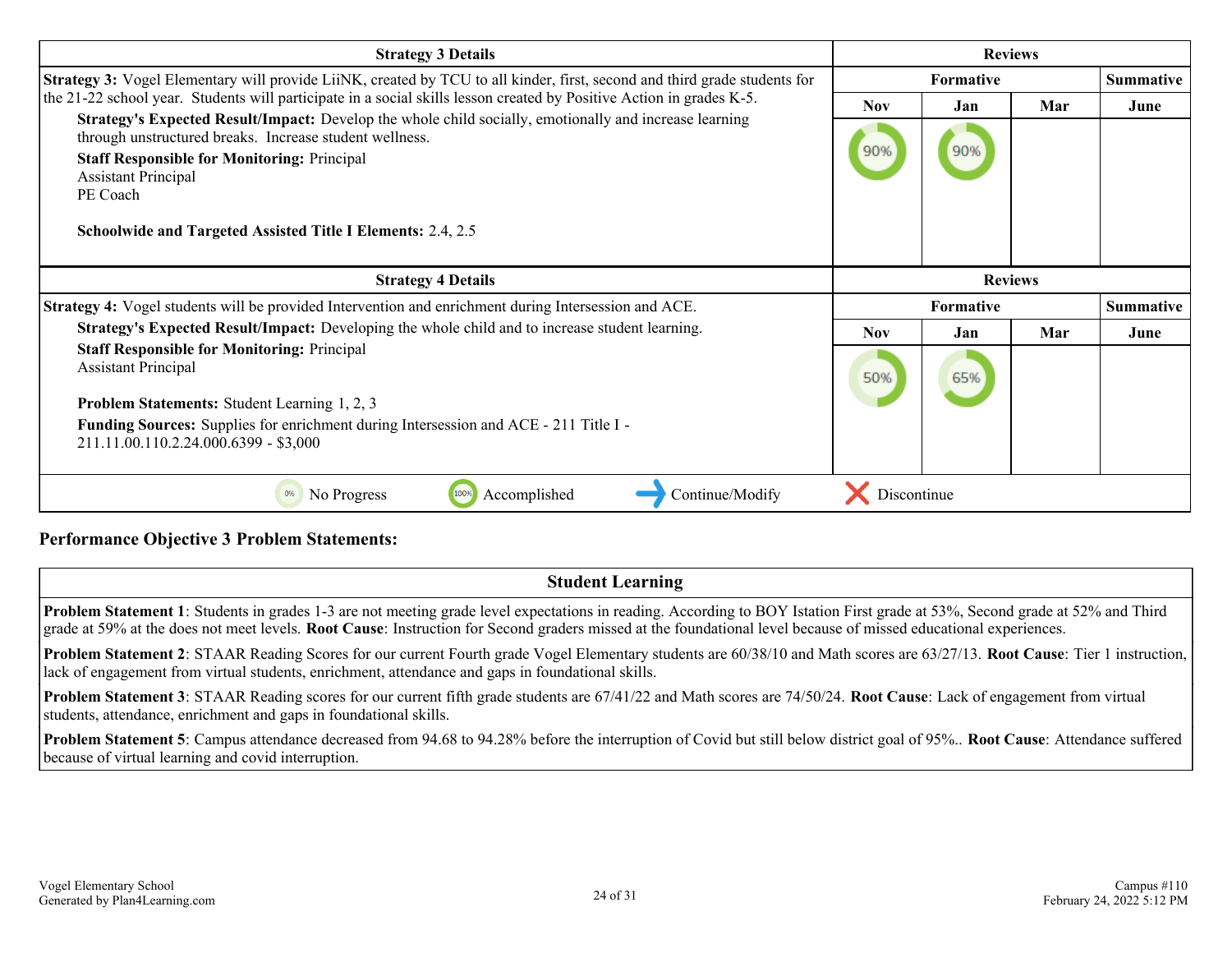<span id="page-24-0"></span>**Goal 2:** Engage parents, industry, and community partners to enrich the experience of students and staff and to establish Seguin ISD as an integral part of the community (Strategic Priority 2).

**Performance Objective 1:** PARENTAL AND FAMILY ENGAGEMENT: Vogel Elementary will increase the number of opportunities for teachers and staff to engage in meaningful dialogue with parents and families.

**Evaluation Data Sources:** Attendance either in person or virtually.

| <b>Strategy 1 Details</b>                                                                                                                                                                                                          | <b>Reviews</b>   |                  |     |                  |
|------------------------------------------------------------------------------------------------------------------------------------------------------------------------------------------------------------------------------------|------------------|------------------|-----|------------------|
| <b>Strategy 1:</b> Vogel Elementary will create an engaging experience for families to participate in their students' education                                                                                                    | <b>Formative</b> |                  |     | <b>Summative</b> |
| through Social media, Seesaw, virtual academic night and game nights.                                                                                                                                                              | <b>Nov</b>       | Jan              | Mar | June             |
| Strategy's Expected Result/Impact: Involve families in the school community and cultivate a strong<br>partnership.                                                                                                                 |                  |                  |     |                  |
| <b>Staff Responsible for Monitoring: Principal</b>                                                                                                                                                                                 | 90%              |                  |     |                  |
| <b>Assistant Principal</b>                                                                                                                                                                                                         |                  |                  |     |                  |
| Academic Dean                                                                                                                                                                                                                      |                  |                  |     |                  |
| Schoolwide and Targeted Assisted Title I Elements: 3.2 - ESF Levers: Lever 3: Positive School Culture                                                                                                                              |                  |                  |     |                  |
| Funding Sources: Supplies needed for teachers to run learning activities for Math/Literacy night and Bring your<br>parent to PE day - 211 Title I Parental Involvement - 211.61.00.110.2.24.000.6399 - \$350, Light refreshments - |                  |                  |     |                  |
| 211 Title I Parental Involvement - 211.61.00.110.2.24.000.6499 - \$150                                                                                                                                                             |                  |                  |     |                  |
|                                                                                                                                                                                                                                    |                  |                  |     |                  |
|                                                                                                                                                                                                                                    |                  |                  |     |                  |
| <b>Strategy 2 Details</b>                                                                                                                                                                                                          |                  | <b>Reviews</b>   |     |                  |
| Strategy 2: Vogel Elementary will promote literacy through the "One Book, One Grade Level" program. Students in                                                                                                                    |                  | <b>Formative</b> |     | <b>Summative</b> |
| grades 3-5 will be provided with various books to be read F2F/Virtually during the school day and at home with families.                                                                                                           | <b>Nov</b>       | Jan              | Mar | June             |
| Students in grade K-2 will be read to at school and virtually. Students will participate in activities to support their                                                                                                            |                  |                  |     |                  |
| comprehension and build a love of literacy through collaboration and conversations at school and with their family.                                                                                                                | 0%               |                  |     |                  |
| Strategy's Expected Result/Impact: Create a culture of literacy and engage parents.                                                                                                                                                |                  |                  |     |                  |
| <b>Staff Responsible for Monitoring: Campus Librarian</b><br>Principal                                                                                                                                                             |                  |                  |     |                  |
| <b>Assistant Principal</b>                                                                                                                                                                                                         |                  |                  |     |                  |
| Academic Dean                                                                                                                                                                                                                      |                  |                  |     |                  |
|                                                                                                                                                                                                                                    |                  |                  |     |                  |
| Schoolwide and Targeted Assisted Title I Elements: 2.5, 3.2 - ESF Levers: Lever 3: Positive School Culture<br>Funding Sources: Purchase of Books - 211 Title I Parental Involvement - 211.61.00.110.2.24.000.6299 - \$601          |                  |                  |     |                  |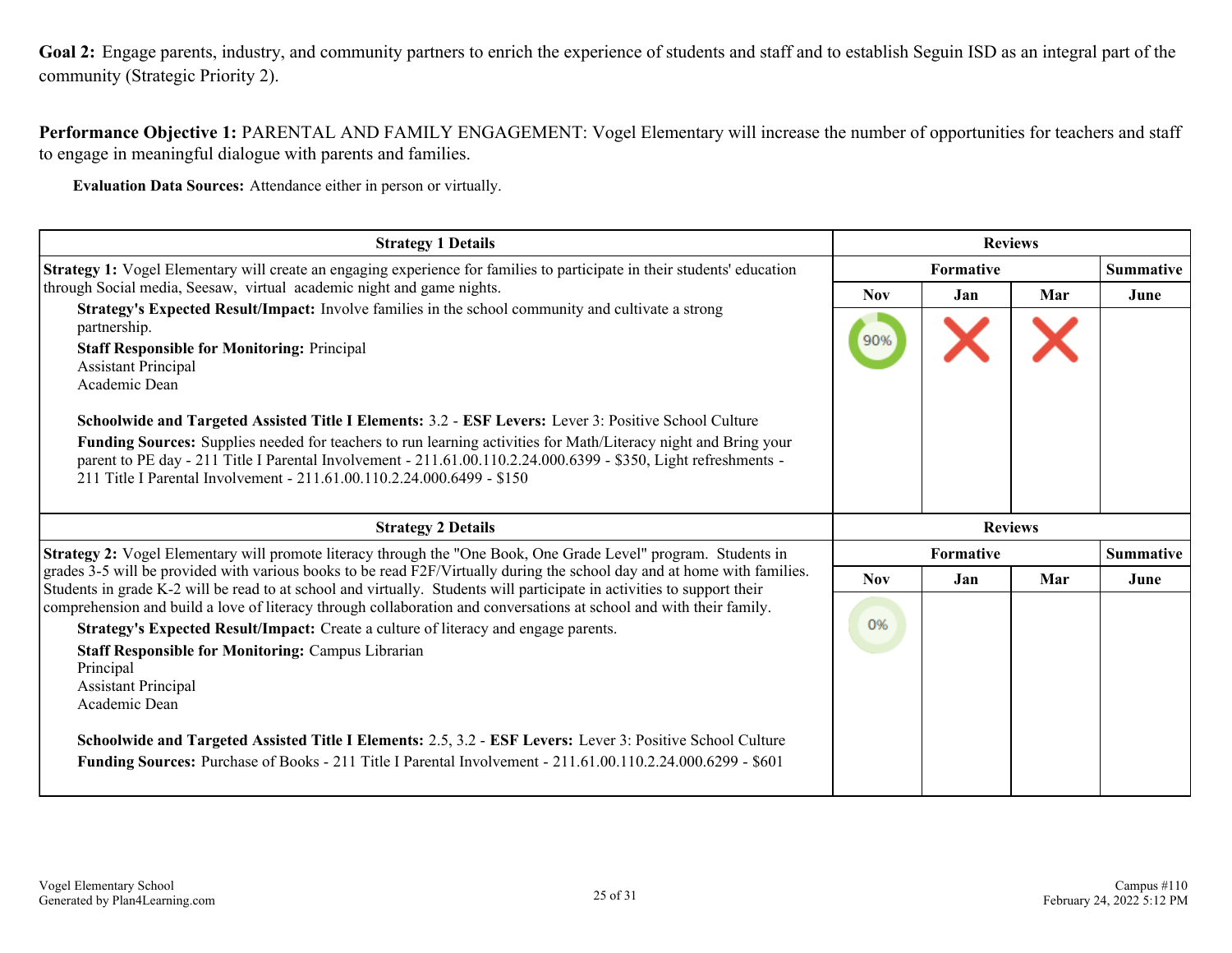| <b>Strategy 3 Details</b>                                                                                                                                                                                                                                                                                                                                                                                                                                                                                                                                                                                       | <b>Reviews</b>    |                  |                |                  |
|-----------------------------------------------------------------------------------------------------------------------------------------------------------------------------------------------------------------------------------------------------------------------------------------------------------------------------------------------------------------------------------------------------------------------------------------------------------------------------------------------------------------------------------------------------------------------------------------------------------------|-------------------|------------------|----------------|------------------|
| <b>Strategy 3:</b> Vogel Elementary will translate essential documents including but not limited to, the Campus Improvement                                                                                                                                                                                                                                                                                                                                                                                                                                                                                     |                   | <b>Formative</b> |                | <b>Summative</b> |
| Plan, notes home regarding school events, and parent-teacher communication.<br>Strategy's Expected Result/Impact: Provide information in parents native language.<br><b>Staff Responsible for Monitoring: Principal</b><br><b>Assistant Principal</b><br>Academic Dean<br>Technologist<br>Schoolwide and Targeted Assisted Title I Elements: 2.4, 2.5, 2.6, 3.1, 3.2 - TEA Priorities: Recruit, support,<br>retain teachers and principals, Build a foundation of reading and math, Connect high school to career and college,<br>Improve low-performing schools - ESF Levers: Lever 3: Positive School Culture | <b>Nov</b><br>75% | Jan              | Mar            | June             |
| <b>Strategy 4 Details</b>                                                                                                                                                                                                                                                                                                                                                                                                                                                                                                                                                                                       |                   |                  | <b>Reviews</b> |                  |
| <b>Strategy 4:</b> Build capacity in the area of parental involvement by attending the statewide parent involvement conference.                                                                                                                                                                                                                                                                                                                                                                                                                                                                                 |                   | <b>Formative</b> |                | <b>Summative</b> |
| Strategy's Expected Result/Impact: Increase in parent involvement.                                                                                                                                                                                                                                                                                                                                                                                                                                                                                                                                              | <b>Nov</b>        | Jan              | Mar            | June             |
| Funding Sources: Registration Fee - 211 Title I Parental Involvement - 211.61.00.110.2.24.000.6299 - \$400                                                                                                                                                                                                                                                                                                                                                                                                                                                                                                      | 50%               |                  |                |                  |
| Continue/Modify<br>No Progress<br>100%<br>Accomplished<br>0%                                                                                                                                                                                                                                                                                                                                                                                                                                                                                                                                                    | Discontinue       |                  |                |                  |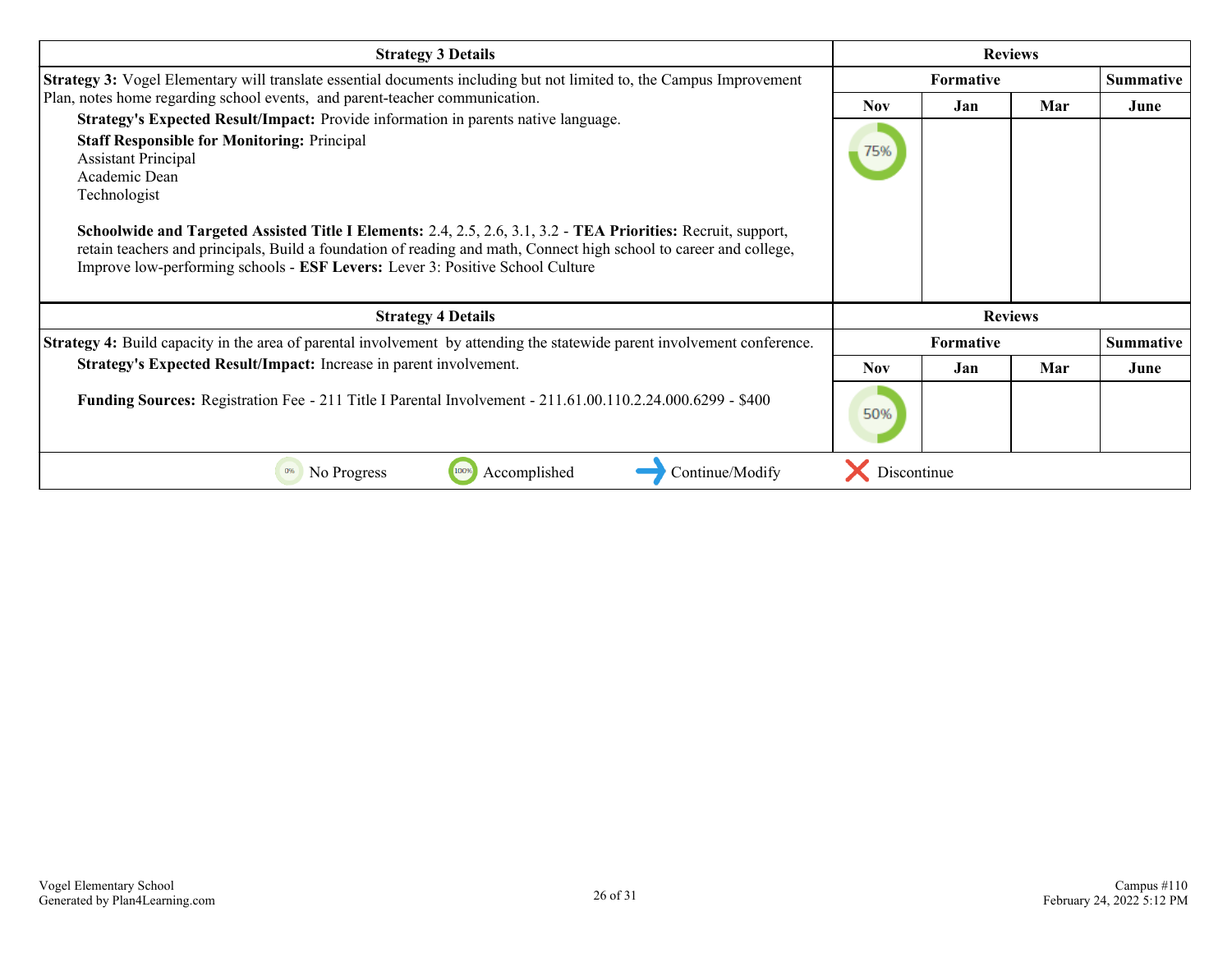Goal 2: Engage parents, industry, and community partners to enrich the experience of students and staff and to establish Seguin ISD as an integral part of the community (Strategic Priority 2).

**Performance Objective 2:** PUBLIC RELATIONS and COMMUNICATIONS: Vogel will promote student and staff achievements and programs through the use of social media and SeeSaw. We will increase users on Facebook from 470 to 580 and the number of Twitter followers from 262 to 330.

**Evaluation Data Sources:** Facebook and Twitter users on our page.

| <b>Strategy 1 Details</b>                                                                                                                                                                                                                                                                                                                                                                                             | <b>Reviews</b> |                  |     |                  |
|-----------------------------------------------------------------------------------------------------------------------------------------------------------------------------------------------------------------------------------------------------------------------------------------------------------------------------------------------------------------------------------------------------------------------|----------------|------------------|-----|------------------|
| Strategy 1: Vogel will consistently use SeeSaw and Facebook as our main platform to communicate with parents and                                                                                                                                                                                                                                                                                                      |                | <b>Summative</b> |     |                  |
| students.                                                                                                                                                                                                                                                                                                                                                                                                             | <b>Nov</b>     | Jan              | Mar | June             |
| Strategy's Expected Result/Impact: Increased parent engagement and communication on all Platforms<br>including Facebook and twitter.<br><b>Staff Responsible for Monitoring: Principal</b><br><b>Assistant Principal</b><br>Academic Dean<br>Counselor<br>Librarian<br>Technologist<br>Teachers<br>Schoolwide and Targeted Assisted Title I Elements: 2.5, 3.1, 3.2 - ESF Levers: Lever 3: Positive School<br>Culture | 50%            |                  |     |                  |
| <b>Strategy 2 Details</b>                                                                                                                                                                                                                                                                                                                                                                                             |                | <b>Reviews</b>   |     |                  |
| Strategy 2: Vogel will send a monthly newsletter to all families with tips, calendar events and all other campus                                                                                                                                                                                                                                                                                                      |                | <b>Formative</b> |     | <b>Summative</b> |
| communications through School Messenger, Seesaw, Twitter, and Facebook.                                                                                                                                                                                                                                                                                                                                               | <b>Nov</b>     | Jan              | Mar | June             |
| Strategy's Expected Result/Impact: Increased parent engagement.<br><b>Staff Responsible for Monitoring: Principal</b><br><b>Assistant Principal</b><br>Counselor<br>Technologist                                                                                                                                                                                                                                      | 85%            |                  |     |                  |
| Schoolwide and Targeted Assisted Title I Elements: 2.5, 3.1, 3.2 - ESF Levers: Lever 3: Positive School<br>Culture                                                                                                                                                                                                                                                                                                    |                |                  |     |                  |
| 100%<br>Accomplished<br>Continue/Modify<br>0%<br>No Progress                                                                                                                                                                                                                                                                                                                                                          | Discontinue    |                  |     |                  |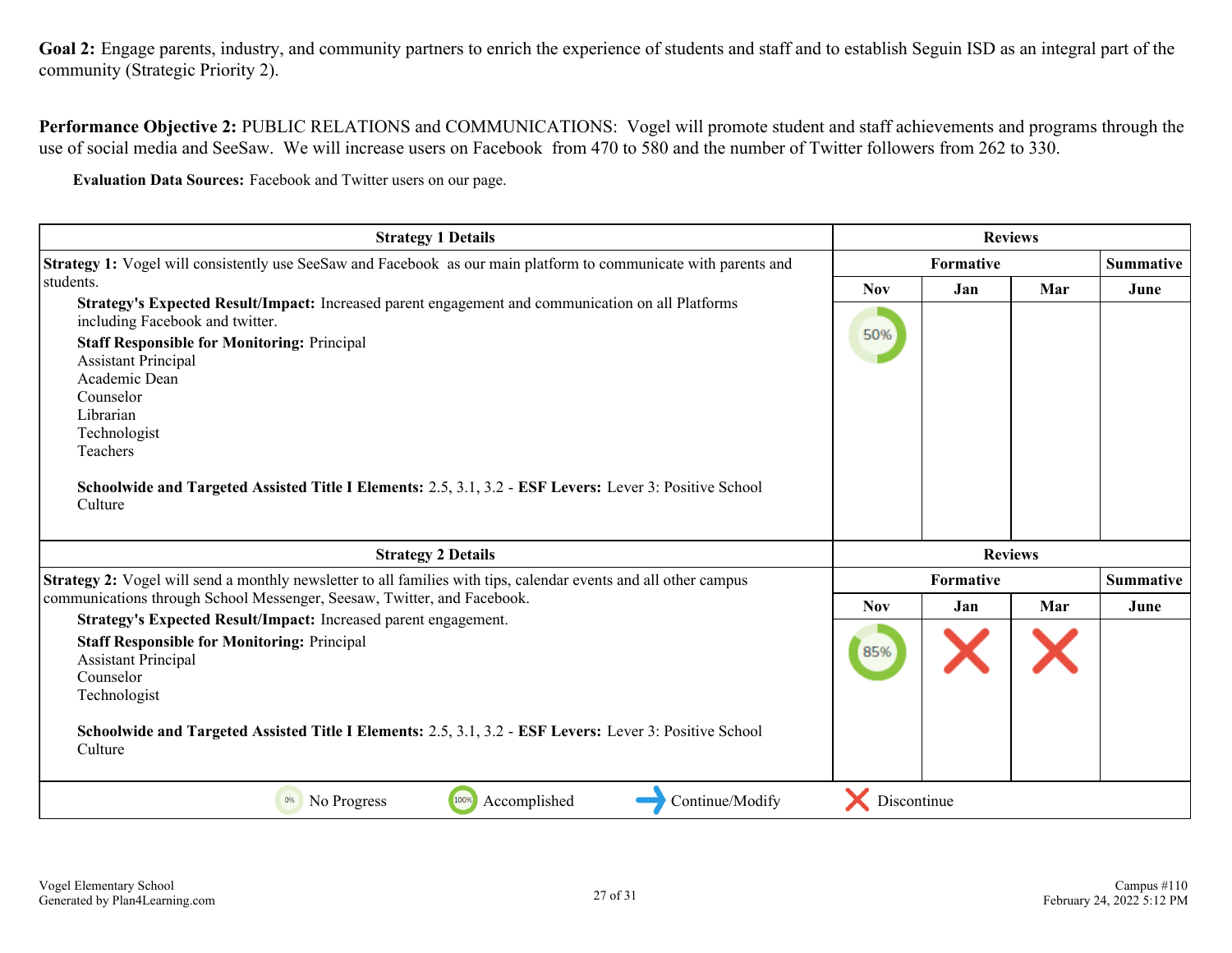Goal 2: Engage parents, industry, and community partners to enrich the experience of students and staff and to establish Seguin ISD as an integral part of the community (Strategic Priority 2).

**Performance Objective 3:** PARTNERSHIPS: Vogel Elementary will increase the number of business and community partnerships through active participation in community-based opportunities and events.

**Evaluation Data Sources:** Number of community members that agree to career day.

| <b>Strategy 1 Details</b>                                                                                           | <b>Reviews</b> |                  |     |                  |
|---------------------------------------------------------------------------------------------------------------------|----------------|------------------|-----|------------------|
| <b>Strategy 1:</b> Vogel will seek out businesses to partner with through career days and designated campus events. |                | <b>Formative</b> |     | <b>Summative</b> |
| Strategy's Expected Result/Impact: Increase student awareness in careers available after high school.               | <b>Nov</b>     | Jan              | Mar | June             |
| <b>Staff Responsible for Monitoring: Principal</b><br><b>Assistant Principal</b><br>Academic Dean<br>Counselor      | 0%             |                  |     |                  |
| Schoolwide and Targeted Assisted Title I Elements: 2.5 - ESF Levers: Lever 3: Positive School Culture               |                |                  |     |                  |
| Continue/Modify<br>No Progress<br>Accomplished<br>100%                                                              | Discontinue    |                  |     |                  |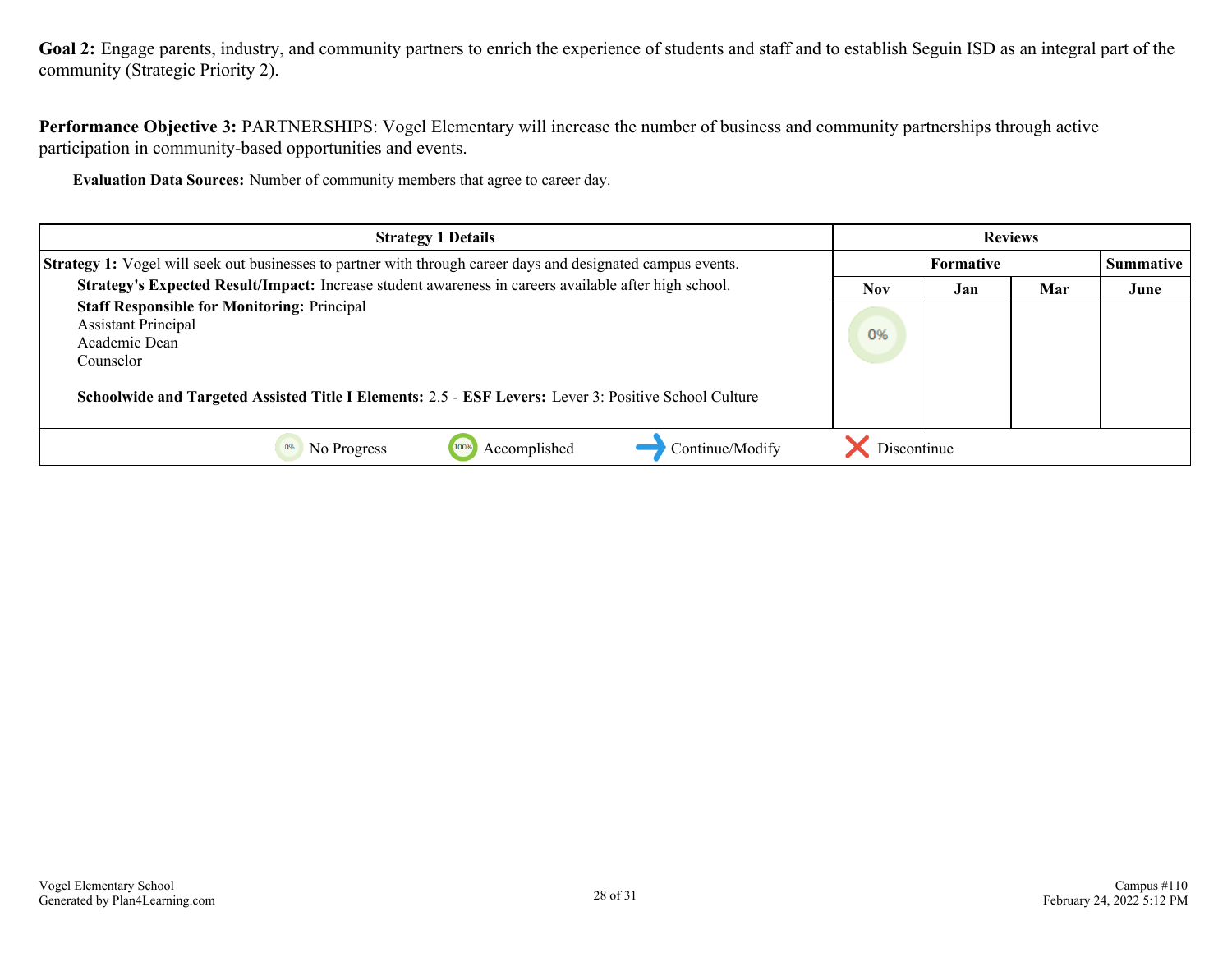<span id="page-28-0"></span>**Performance Objective 1:** RECRUIT, RETAIN, AND ENGAGE EFFECTIVE TEACHERS AND ADMINISTRATORS: Vogel Elementary will achieve a teacher turnover rate of less than 15%.

**Evaluation Data Sources:** End of year transfer and resignation request.

| <b>Strategy 1 Details</b>                                                                                                                                                                                                                                                                                                                                                                                                                                                    | <b>Reviews</b>    |                  |                |                  |
|------------------------------------------------------------------------------------------------------------------------------------------------------------------------------------------------------------------------------------------------------------------------------------------------------------------------------------------------------------------------------------------------------------------------------------------------------------------------------|-------------------|------------------|----------------|------------------|
| Strategy 1: Vogel Elementary Administration staff will create a positive working environment by recognizing team of the                                                                                                                                                                                                                                                                                                                                                      |                   | <b>Formative</b> |                | <b>Summative</b> |
| month and staff of the month to celebrate their hard work and accomplishments. These will be posted on social media as<br>well in the school hallways.<br><b>Strategy's Expected Result/Impact:</b> Create a positive culture and climate.<br><b>Staff Responsible for Monitoring: Principal</b><br><b>Assistant Principal</b><br>Counselor<br><b>TEA Priorities:</b> Recruit, support, retain teachers and principals - <b>ESF Levers:</b> Lever 3: Positive School Culture | <b>Nov</b><br>75% | Jan              | Mar            | June             |
| <b>Strategy 2 Details</b>                                                                                                                                                                                                                                                                                                                                                                                                                                                    |                   |                  | <b>Reviews</b> |                  |
| <b>Strategy 2:</b> Provide grade level professional learning & collaboration opportunities during PLC and after school for new                                                                                                                                                                                                                                                                                                                                               |                   | <b>Formative</b> |                | <b>Summative</b> |
| and returning teachers                                                                                                                                                                                                                                                                                                                                                                                                                                                       | <b>Nov</b>        | Jan              | Mar            | June             |
| Strategy's Expected Result/Impact: Increase teacher collaboration time for planning and to increase student<br>performance<br><b>Staff Responsible for Monitoring: Principal</b><br><b>Assistant Principal</b><br>Academic Dean                                                                                                                                                                                                                                              | 85%               |                  |                |                  |
| Schoolwide and Targeted Assisted Title I Elements: 2.5 - TEA Priorities: Recruit, support, retain teachers<br>and principals - ESF Levers: Lever 2: Effective, Well-Supported Teachers, Lever 4: High-Quality Curriculum,<br>Lever 5: Effective Instruction                                                                                                                                                                                                                  |                   |                  |                |                  |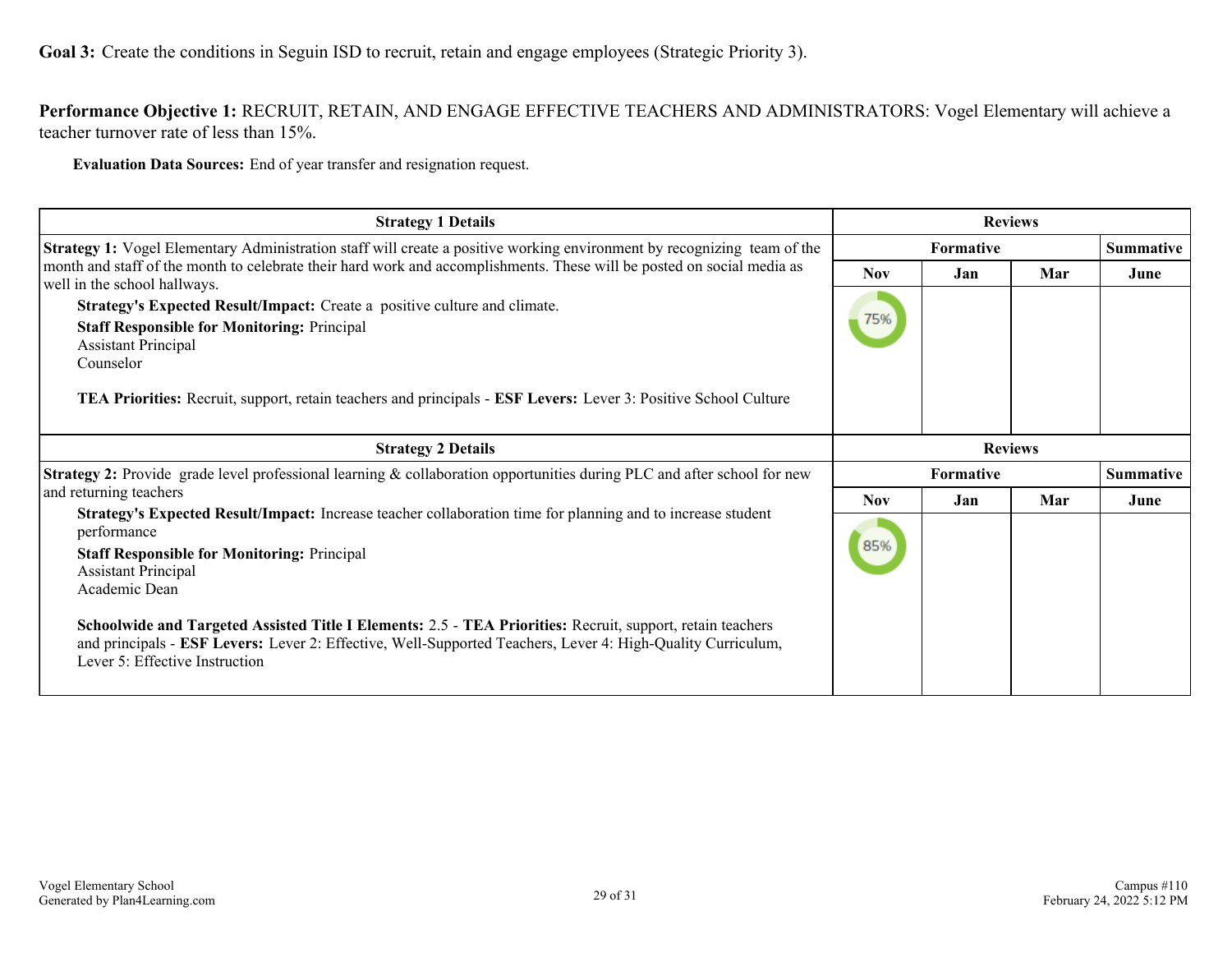| <b>Strategy 3 Details</b>                                                                                                                                                                                                                                                                                                                                                             | <b>Reviews</b> |           |     |           |
|---------------------------------------------------------------------------------------------------------------------------------------------------------------------------------------------------------------------------------------------------------------------------------------------------------------------------------------------------------------------------------------|----------------|-----------|-----|-----------|
| Strategy 3: Vogel principal, assistant principal and academic dean will take part in the Relay Deep Dive training to coach                                                                                                                                                                                                                                                            |                | Formative |     | Summative |
| adults and build capacity within teachers.                                                                                                                                                                                                                                                                                                                                            | <b>Nov</b>     | Jan       | Mar | June      |
| Strategy's Expected Result/Impact: Strong well supported teachers that maximize instructional time while<br>engaging in best practices.<br><b>Staff Responsible for Monitoring: Principal</b><br><b>Assistant Principal</b><br>Academic Dean<br>TEA Priorities: Recruit, support, retain teachers and principals - ESF Levers: Lever 2: Effective, Well-<br><b>Supported Teachers</b> | 50%            |           |     |           |
| Continue/Modify<br>Accomplished<br>0%<br>No Progress                                                                                                                                                                                                                                                                                                                                  | Discontinue    |           |     |           |